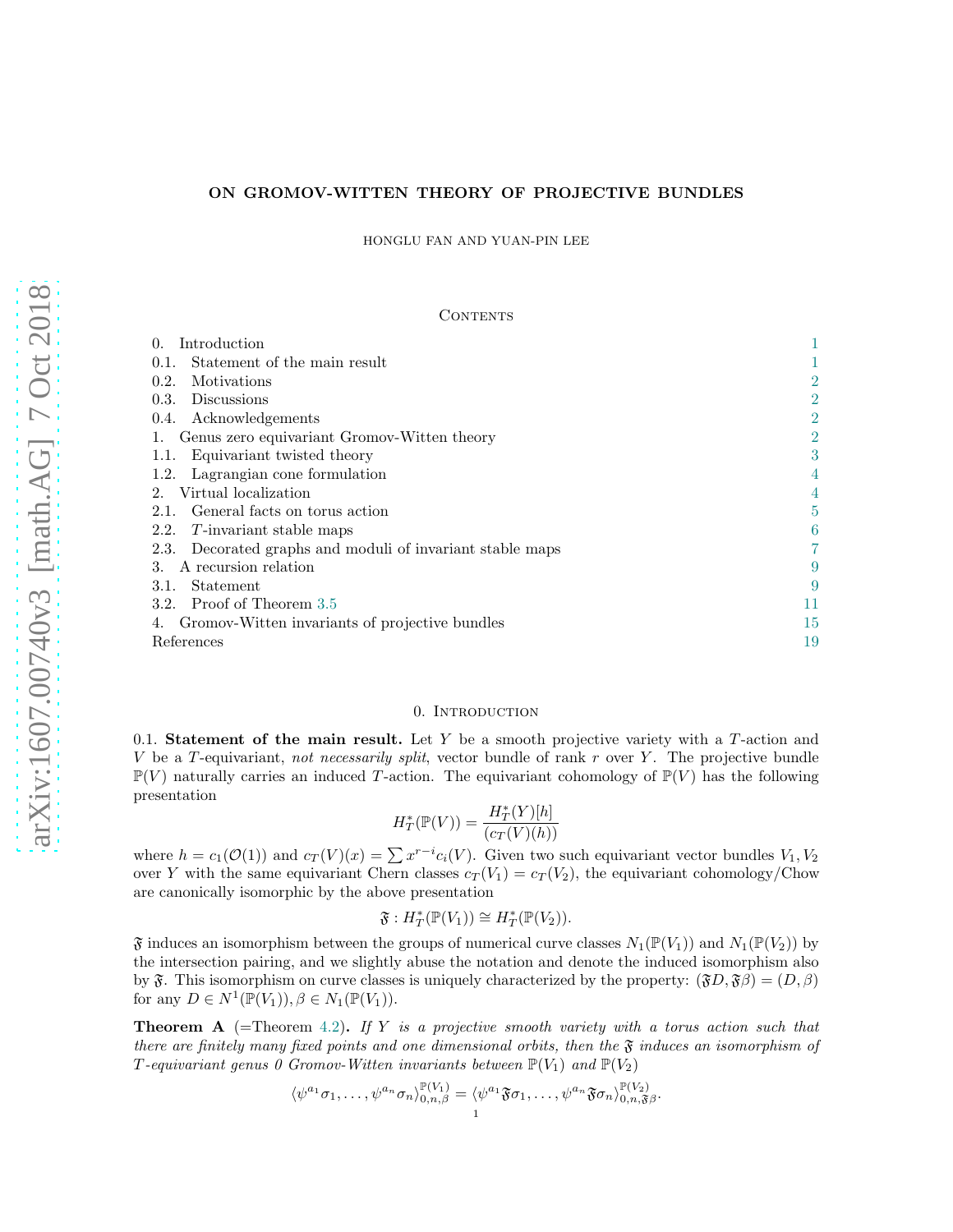<span id="page-1-5"></span>Such Y is often called a proper algebraic GKM manifold and examples include toric varieties, Grassmannians, flag varieties, and certain Hilbert schemes of points.

<span id="page-1-0"></span>0.2. Motivations. It is natural to study Gromov–Witten theory of projective bundles, which has appeared in key steps in the relative Gromov–Witten theory (e.g., [\[16\]](#page-18-1)) and in flops and K-equivalence (crepanttransformation) conjecture  $([9, 10, 11])$  $([9, 10, 11])$  $([9, 10, 11])$  $([9, 10, 11])$  $([9, 10, 11])$  $([9, 10, 11])$  $([9, 10, 11])$ , among other things. Furthermore, in the study of the functorialityof the Gromov–Witten theory, the projective bundle also plays a role  $(13, 12)$ . Namely, if one factors a projective morphism  $f: X \to Y$  via embedding and smooth fibration



(where E is a vector bundle over Y), one can study the general functoriality of Gromov–Witten theory by studying embedding (e.g., quantum Lefschetz hyperplane theorem) and projective bundles.

However, the study of non-split bundles proves to be difficult. For split bundles, the fiberwise torus action and the virtual localization formula proves to be fairly effective general strategies to study the Gromov–Witten theory of the projective bundle, as in [\[16,](#page-18-1) [3,](#page-18-7) [6\]](#page-18-8). This does not work for the non-split bundles, however. Instead, a degeneration argument is employed in [\[11\]](#page-18-4) and has had some success in a limited form of quantum splitting principle. Since the Chern roots of a nonsplit vector bundle can be represented as the first Chern classes of line bundles, *Theorem [A](#page-0-2) can therefore be regarded as a* first step towards a more complete form of quantum splitting principle. Once the bundle is split, the results in [\[3,](#page-18-7) [6\]](#page-18-8) give us a complete description of the Gromov–Witten theory of  $\mathbb{P}(V)$  in all genera in terms of the genus zero theory of Y .

Note that if there exists an isomorphism between  $V_1$  and  $V_2$  as complex vector bundles (but not necessarily as holomorphic ones), D. Joyce informs us that  $\mathbb{P}(V_1)$  and  $\mathbb{P}(V_2)$  are symplectically deformation equivalent. This is often not possible however. The simplest examples are given for  $Y = \mathbb{P}^3$  in [\[1\]](#page-18-9).

<span id="page-1-1"></span>0.3. Discussions. The result of this paper leads to the following questions.

<span id="page-1-4"></span>**Question 1.** Let  $Y$  be a smooth variety and  $V$  be a vector bundle. Are the Gromov-Witten invariants of  $\mathbb{P}(V)$  uniquely determined by those of the base Y and the total Chern class  $c(V)$ ?

If the above question seems hopelessly naive, the following might be more reasonable.

**Question 2.** Is Question [1](#page-1-4) true if one replaces the total Chern class  $c(V)$  by the class in the algebraic K-group  $[V] \in K^0(V)$ ?

A note on the references: When the reference [\[3\]](#page-18-7) is used, we specifically mean this ArXiv version of the paper, as we are not able to understand a key step in the published version.

<span id="page-1-2"></span>0.4. Acknowledgements. The first author wish to thank Yuan Wang and Yang Zhou for helpful discussions, and to Andrei Mustata and Sam Payne for answering related questions. An answer to the first author's posts in Mathoverflow is also proven useful. Both authors are partially supported by the NSF. The first author is also supported by SwissMAP and ERC-2012-AdG-320368-MCSK in the group of Rahul Pandharipande at ETH Zürich.

# 1. Genus zero equivariant Gromov-Witten theory

<span id="page-1-3"></span>In this and the next section, we will recall some basic definitions and fundamental results in the equivariant Gromov–Witten theory of smooth projective varieties with torus action (possibly non-GKM). The study of a general torus action is necessary, because the projective bundle  $\mathbb{P}(V)$  (c.f. Section  $(0.1)$  $(0.1)$  might not be a GKM manifold despite the base Y being GKM.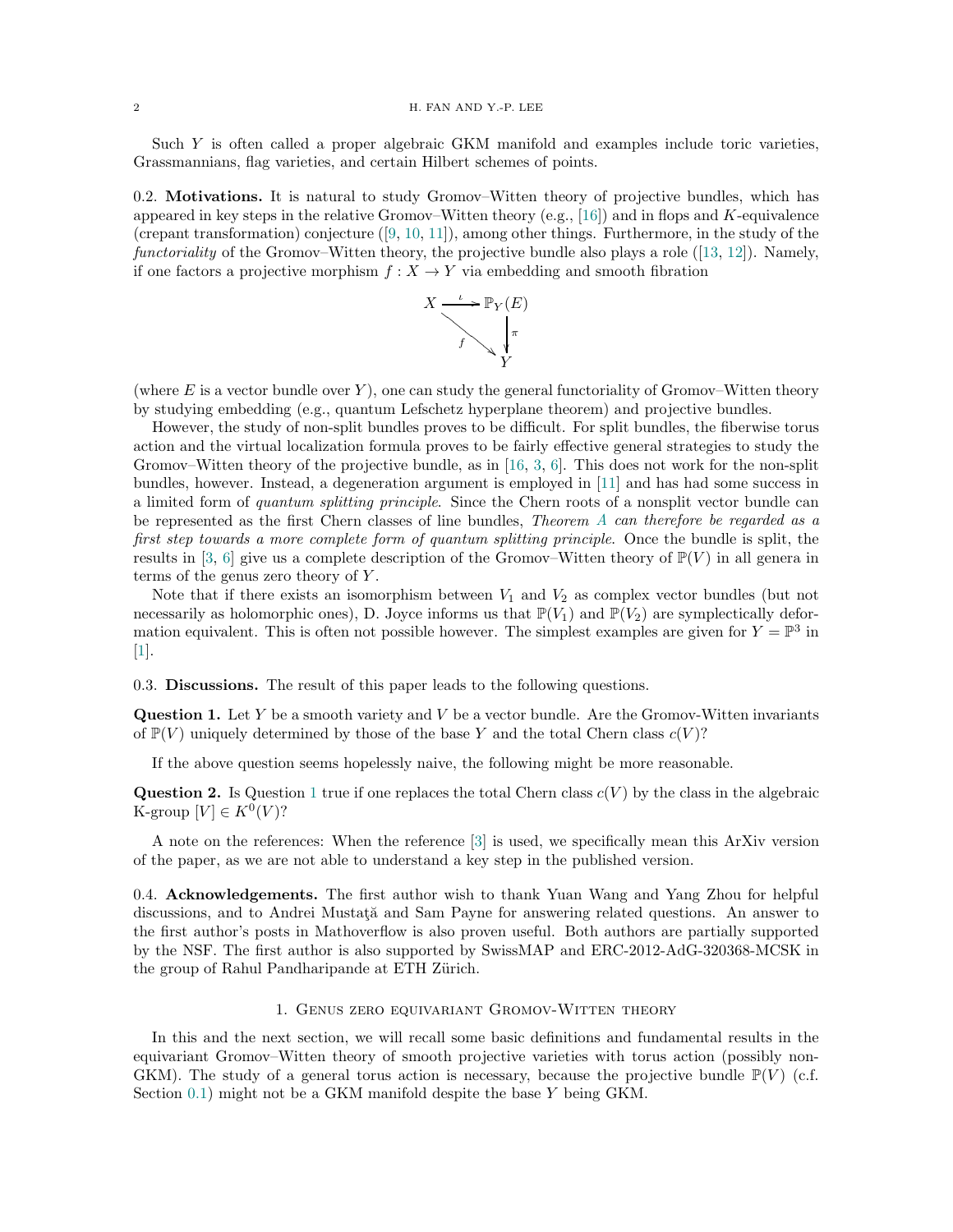<span id="page-2-0"></span>1.1. **Equivariant twisted theory.** Let  $T := (\mathbb{C}^*)^m$  be an algebraic torus and X a smooth projective variety with a  $T$  action. Let  $E$  be a  $T$ -equivariant vector bundle on  $X$ . All the cohomology classes and characteristic classes are understood in the equivariant theories. We have  $H^*_T$ (point)  $\cong \mathbb{C}[C(T)]$ where  $C(T)$  is the group of characters of T. Once a basis is chosen,  $\mathbb{C}[C(T)]$  can be written as a polynomial ring  $\mathbb{C}[\lambda_1, \ldots, \lambda_m]$ . The following notations are used throughout the paper:

- $R_T = H_T^*(\{\text{point}\}) = \mathbb{C}[\lambda_1, \dots, \lambda_m].$
- $S_T$  is the localization of  $R_T$  by the set of non-zero homogeneous elements.

Let  $\overline{\mathcal{M}}_{0,n}(X,\underline{d})$  be the moduli of stable maps with curve class  $d \in \text{NE}(X)$ . The T-action on X induces an T-action on  $\overline{\mathcal{M}}_{0,n}(X,d)$  and we have an equivariant virtual fundamental class  $[\overline{\mathcal{M}}_{0,n}(X,d)]^{\text{vir}}$ . The universal family is naturally identified with the forgetful morphism  $\pi_{0,n,d} : \overline{\mathcal{M}}_{0,n+1}(X,d) \to$  $\overline{\mathcal{M}}_{0,n}(X,d)$  (forgetting the last marked point) and the universal stable map with  $f_{0,n,d}$  :  $\overline{\mathcal{M}}_{0,n+1}(X,d)$   $\rightarrow$ X (evaluating at the last marked point). Let

$$
E_{0,n,d} = (\pi_{0,n,d})_*(f_{0,n,d}^*(E)) \in K_0(\overline{\mathcal{M}}_{0,n}(X,d)).
$$

In the following, we assume that  $E_{0,n,d}$  is isomorphic in K-theory to a two-term complex of locally free sheaves

$$
0 \to E_{0,n,d}^0 \to E_{0,n,d}^1 \to 0,
$$

such that the equivariant Euler class  $e_T(E_{0,n,d}^0)$  is invertible. Define

$$
e_T(E_{0,n,d})^{-1} = \frac{e_T(E_{0,n,d}^1)}{e_T(E_{0,n,d}^0)}, \quad \text{(and } e_T(E_{0,n,d}) = \frac{e_T(E_{0,n,d}^0)}{e_T(E_{0,n,d}^1)} \text{ when } e_T(E_{0,n,d}^1) \text{ is invertible)}.
$$

<span id="page-2-1"></span>**Definition 1.1.** Let  $\psi_i$  be the first Chern class of the universal cotangent line bundle. Assume  $e_T(E_{0,n,d})^{-1}$  is defined. Given  $\alpha_1,\ldots,\alpha_n\in H^*_T(X)$ , the twisted equivariant Gromov-Witten invariant is defined as

$$
\langle \psi^{k_1} \alpha_1, \dots, \psi^{k_n} \alpha_n \rangle_{0,n,d}^{X,E} = \int_{\overline{[M_{0,n}(X,d)]^{vir}}} \frac{1}{e_T(E_{0,n,d})} \prod_{i=1}^n \psi_i^{k_i} e^{i\psi_i^*} \alpha_i.
$$

By convention the Euler class of zero sheaf is 1 and the "untwisted theory" is therefore considered as a special case.

<span id="page-2-2"></span>Remark 1.2.  $e_T(E_{0,n,d})$  is often not invertible. To remedy this situation, an auxiliary  $\mathbb{C}^*$  action, scaling the fiber of E while acting trivially on X, is introduced. We have  $R_{T \times \mathbb{C}^{*}} = R_T[x]$  where x is the equivariant parameter corresponding to the  $\mathbb{C}^*$  action. Let  $R_T[x, x^{-1}]$  be the ring of Laurent series in  $x^{-1}$ . Let  $(H^*_T(\overline{\mathcal{M}}_{0,n}(X,d))[x])_{loc}$  be the localization of  $H^*_T(\overline{\mathcal{M}}_{0,n}(X,d))[x]$  by inverting monic polynomials in x. It can be embedded in  $H^*_T(\overline{\mathcal{M}}_{0,n}(X,d)) \otimes_{R_T} R_T[x,x^{-1}]$  by expanding the denominators. In this set-up,

$$
e_{T \times \mathbb{C}^*}(E_{0,n,d})^{-1} = \frac{e_{T \times \mathbb{C}^*}(E_{0,n,d}^1)}{e_{T \times \mathbb{C}^*}(E_{0,n,d}^0)}
$$

is defined in  $(H^*_T(\overline{\mathcal{M}}_{0,n}(X,d))[x])_{loc}$ . The corresponding twisted invariants are defined when the Euler class and the insertions are embedded into  $H^*_T(\overline{\mathcal{M}}_{0,n}(X,d)) \otimes_{R_T} R_T[x,x^{-1}]$ . The twisted invariants take values in  $R_T[x, x^{-1}].$ 

 $R_T[x, x^{-1}]$  is sometimes too big to be useful, and we need to make some changes. To start with,  $e_{T\times\mathbb{C}^*}(E^1_{0,n,d})$  $e_{T\times\mathbb{C}^*}(E_{0,n,d}^0)$ is an element in  $(H^*_T(\overline{\mathcal{M}}_{0,n}(X,d))[x])_{loc}$ . In Section [4,](#page-14-0) we embed  $e_{T\times\mathbb{C}^*}(E^1_{0,n,d})$  $\frac{e_{T\times\mathbb{C}^*}(E_{0,n,d}^0)}{e_{T\times\mathbb{C}^*}(E_{0,n,d}^0)}$  into  $(H^*_T(\overline{\mathcal{M}}_{0,n}(X,d))[x])_{\text{loc}} \otimes_{R_T} S_T$ , and take  $x = 0$  limit in  $H^*_T(\overline{\mathcal{M}}_{0,n}(X,d)) \otimes_{R_T} S_T$ . The existence of the limit means that there are elements  $\mathfrak{e}_0, \mathfrak{e}_1 \in H^*_T(\overline{\mathcal{M}}_{0,n}(X,d)) \otimes_{R_T} S_T$  with  $\mathfrak{e}_0$  *invertible* such that

$$
\mathfrak{e}_1 e_{T \times \mathbb{C}^*}(E_{0,n,d}^0) - \mathfrak{e}_0 e_{T \times \mathbb{C}^*}(E_{0,n,d}^1) \in x H^*_T(\overline{\mathcal{M}}_{0,n}(X,d))[x] \otimes_{R_T} S_T.
$$

The twisted invariants are defined by replacing  $e_T (E_{0,n,d})^{-1}$  in Definition [1.1](#page-2-1) with  $\frac{\mathfrak{e}_1}{\mathfrak{e}_0}$ . Note that the invariants take values in  $S_T$ .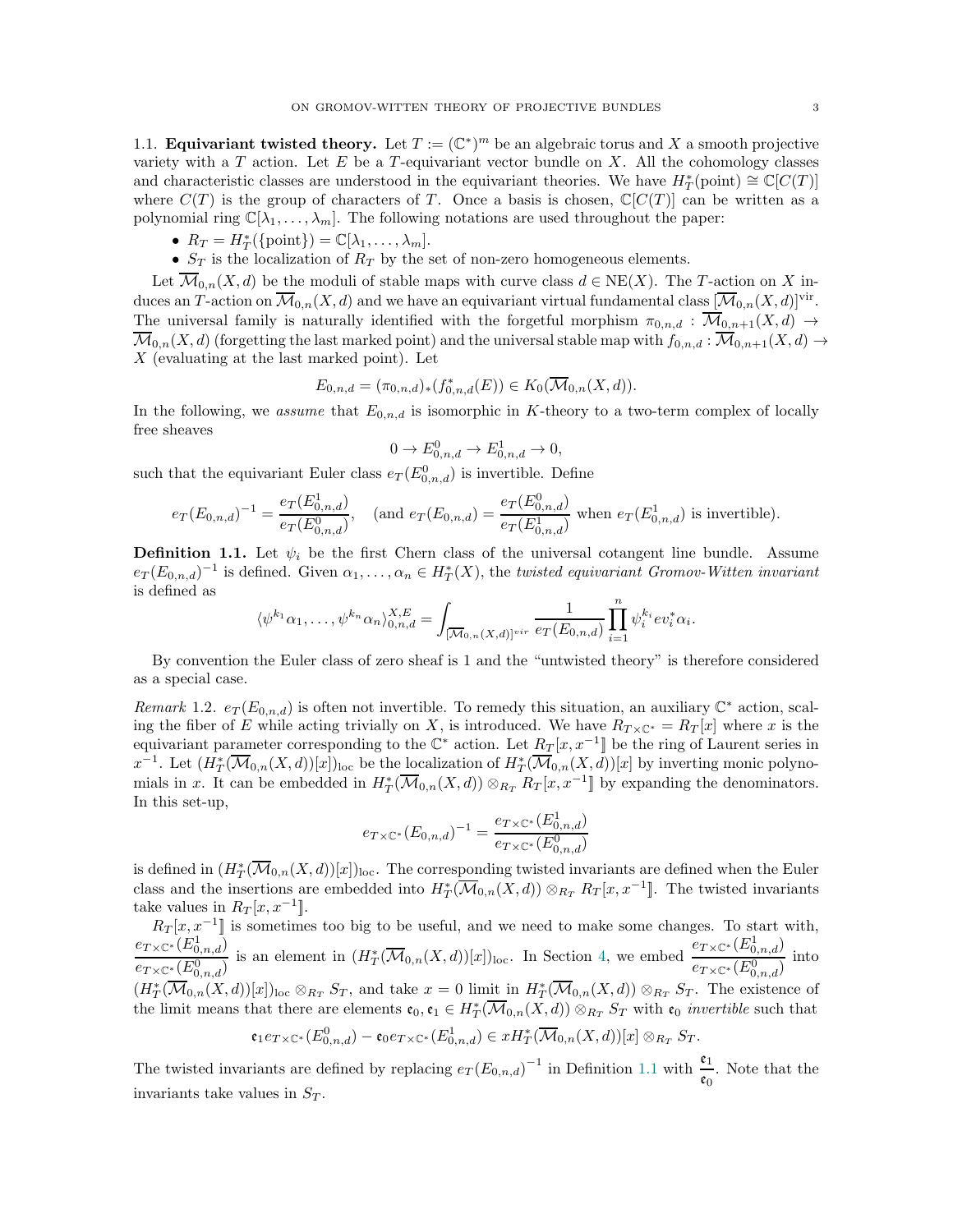## <span id="page-3-3"></span>4 H. FAN AND Y.-P. LEE

For any ring  $R$ ,  $R[Q]$  shall always be understood as the ring of Novikov variables, i.e., the ring of power series of  $Q^d, d \in \text{NE}(X)$  with coefficients in R. (See, e.g., [\[14,](#page-18-10) Chapter 1].) The notations  $R[z, z^{-1}]$  and  $R[z, z^{-1}]$  in this paper stand for the *ring* of formal Laurent series, with inifinite powers in z and  $z^{-1}$  respectively (and finite in the other).

<span id="page-3-0"></span>1.2. Lagrangian cone formulation. This section serves the purpose of fixing the notations. The readers are referred to [\[7\]](#page-18-11) for details of Givental's construction and various properties of the Lagrangian cones.

Let  $\mathcal{H} = H^*_T(X) \otimes_{R_T} S_T[z, z^{-1}][[Q]]$ . There is a bilinear pairing  $(,)_E$  induced by the Poincaré pairing

$$
(\alpha, \beta)_E = \int_{[X]} e_T(E)^{-1} \alpha \cup \beta
$$

on  $H^*_T(X)$ . Let  $\mathcal{H}_+ = H^*_T(X) \otimes_{R_T} S_T[z][[Q], \mathcal{H}_- = z^{-1}H^*_T(X) \otimes_{R_T} S_T[z^{-1}][[Q]]$ . H admits a polarization  $\mathcal{H} = \mathcal{H}_+ \oplus \mathcal{H}_-$  and is indeed naturally identified as the cotangent bundle  $T^*\mathcal{H}_+$ . The canonical symplectic structure of  $\mathcal{H} \cong T^*\mathcal{H}_+$  is the  $S_T[\![Q]\!]$ -bilinear form

$$
\Omega(f(z),g(z)) = \text{Res}_{z=0}(f(-z),g(z))_{E}dz
$$

for any  $f, g \in \mathcal{H}$ .

Givental's (twisted) Lagrangian cone is defined as the section of  $T^*\mathcal{H}_+$  by the differential of genus-0 Gromov-Witten descendant potential, defined in a formal neighborhood at  $-1z \in \mathcal{H}_{+}$ .

More explicitly, let  $\{\phi_i\}$  be a basis of  $R_T$ -module in  $H^*_T(X)$  that induce a  $\mathbb C$ -basis in  $H^*_T(X)/H^*_T(\{\text{point}\}).$ Assume  $\phi_0 = 1$  and let  $\phi^i$  be the dual basis in  $H^*_T(X) \otimes_{R_T} S_T$  with respect to  $(,)_E$ . We parametrize cohomology classes by taking  $t_k = \sum_i t_k^i \phi_i$  with  $t_k^i$  formal variables. Let  $t(z) = t_0 + t_1 z + \cdots + t_k z^k + \cdots$ be the formal parameters in  $\mathcal{H}_+$ , and  $(\mathcal{H}, -1z)$  be the formal neighborhood at  $-1z \in \mathcal{H}$ . A general (formal) family of points  $F \in (\mathcal{H}, -1z)$  in Givental's (twisted) Lagrangian cone  $\mathcal{L}_{X,E} \subset (\mathcal{H}, -1z)$  is of the form

$$
F(-z,t) = -1z + t(z) + \sum_{d \in NE(X)_\mathbb{Z}} \sum_{n=0}^\infty \sum_{j=1}^N \frac{Q^d}{n!} \langle \frac{\phi_j}{-z - \psi}, t(\psi), \dots, t(\psi) \rangle_{0, n+1, d}^{X, E} \phi^j
$$
  
= -1z + t(z) + 
$$
\sum_{d \in NE(X)_\mathbb{Z}} \sum_{n=0}^\infty \frac{Q^d}{n!} (ev_1)_* \left[ \frac{e_T^{-1}(E_{0, n+1, d})}{-z - \psi_1} \prod_{i=2}^{n+1} ev_i^* t(\psi_i) \right].
$$

The definition of Lagrangian cone depends on the polarization. Different polarizations will be employed as necessary. See Convention [3.1.](#page-8-2)

Remark 1.3. Note that the various functions only exist in various suitably completed spaces of  $\mathcal{H}$ , rather than  $H$  itself. The explanation of "formal neighborhood" and a more rigorous definition of the theory can be made using formal schemes as in Appendix B of [\[5\]](#page-18-12) where it is painstakingly spelt out (and in different guises in [\[14\]](#page-18-10)).

In addition, we define the S-matrix which will be used later.

<span id="page-3-2"></span>**Definition 1.4.** Let  $\alpha, \tau \in H^*_T(X) \otimes_{R_T} S_T[Q]$ . Define the *S-matrix* of the Gromov–Witten theory twisted by  $E$  to be the following.

$$
S_{\tau}(-z)\alpha = \alpha + \sum_{d \in \text{NE}(X)_{\mathbb{Z}}} \sum_{n=0}^{\infty} \sum_{j=1}^{N} \frac{Q^d}{n!} \langle \frac{\alpha}{-z-\psi}, \tau, \ldots, \tau, \phi_j \rangle_{0,n+2,d}^{X,E} \phi^j.
$$

### 2. Virtual localization

<span id="page-3-1"></span>Let X be a smooth projective variety admitting an action by a torus  $T = (\mathbb{C}^*)^m$ . It induces an action of T on  $\overline{\mathcal{M}}_{0,n}(X,d)$ . Let  $\overline{\mathcal{M}}_{\alpha}$  be the connected components of the fixed loci in  $\overline{\mathcal{M}}_{0,n}(X,d)^T$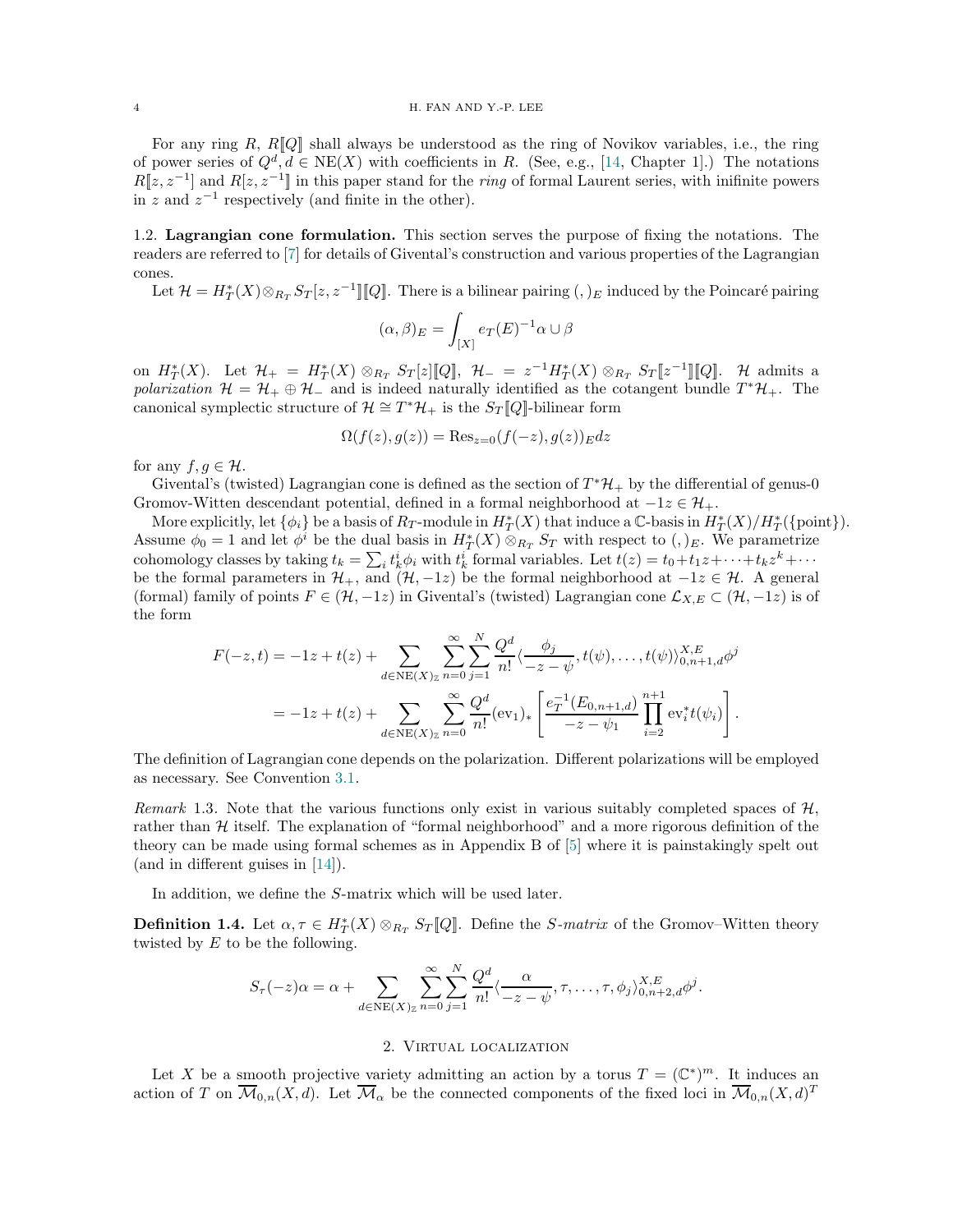<span id="page-4-2"></span>labeled by  $\alpha$  with the inclusion  $i_{\alpha} : \overline{\mathcal{M}}_{\alpha} \to \overline{\mathcal{M}}_{0,n}(X, d)$ . The virtual fundamental class  $[\overline{\mathcal{M}}_{0,n}(X, d)]^{vir}$ can be written as [\[8\]](#page-18-13)

$$
[\overline{\mathcal{M}}_{0,n}(X,d)]^{vir} = \sum_{\alpha} (i_{\alpha})_{*} \frac{[\overline{\mathcal{M}}_{\alpha}]^{vir}}{e_{T}(N_{\alpha}^{vir})}
$$

where  $[\overline{\mathcal{M}}_{\alpha}]^{vir}$  is constructed from the fixed part of the restriction of the perfect obstruction theory of  $\overline{\mathcal{M}}_{0,n}(X,d)$ , and the virtual normal bundle  $N_{\alpha}^{vir}$  is the moving part of the two term complex in the perfect obstruction theory of  $\overline{\mathcal{M}}_{0,n}(X,d)$ . Note that in our situation, the indices  $\alpha$  are the decorated graphs defined in the Definition [2.15.](#page-6-1)

<span id="page-4-0"></span>2.1. General facts on torus action. In this subsection and the next, a few general facts about torus actions are stated, many without proofs. These facts are straightforward consequences of results in [\[2\]](#page-18-14) and [\[17\]](#page-18-15). However, they are not expressed there in exactly the forms needed for our purpose and we have thus elected to collect them here.

Without further specification, by "invariant", we always mean T-invariant and an *irreducible invariant curve* on X is always assumed to be a proper reduced irreducible 1-dimensional  $T$ -invariant subscheme of X.

 $X^T \subset X$  denotes the fixed subscheme in X under the torus action by T. Let  $Z_1, \cdots, Z_l$  be connected components of  $X^T$ . Let  $N_j := N_{Z_j/X}$  be the normal bundle of  $Z_j$  in X and  $\iota_j : Z_j \to X$  be the inclusion.

Recall that

$$
C(T) = Hom_{\mathbb{C}^*}(T, \mathbb{C}^*)
$$

is the group of characters of T. We have the decomposition of the normal bundle  $N_j$  on  $Z_j$  into eigensheaves

$$
N_j = \bigoplus_{\chi \in C(T)} N_{j,\chi}.
$$

Let  $\rho : \mathbb{C}^* \to T$  be a 1-parameter subgroup.

**Definition 2.1.** Define  $(\rho, \chi)$  to be the weight of the composition  $\mathbb{C}^* \stackrel{\rho}{\to} T \stackrel{\chi}{\to} \mathbb{C}^*$ .

Since  $N_i$  is of finite rank, for a generic 1-parameter subgroup  $\rho$ , we have  $(\rho, \chi) = 0$  if and only if either  $\chi = 0$  or  $N_{i,\chi} = 0$ .

<span id="page-4-1"></span>**Proposition 2.2.** There is a unique T-invariant reduced and irreducible closed subscheme  $Z_j^{\rho}$  such that

(1)  $Z_j \subset Z_j^{\rho}$ , (2)  $Z_j^{\rho}$  is regular along  $Z_j$ , (3)  $N_{Z_j/Z_j^{\rho}} = \bigoplus$  $(\rho,\chi)$ >0  $N_{j,\chi}$ .

This can be seen by first restricting the T-action to the 1-parameter subgroup determined by  $\rho$ . One can apply [\[2,](#page-18-14) Theorem 4.1] and take  $Z_j^{\rho} := (X_j)^+$  (note that  $(X_j)^+$  is under the notation of [\[2\]](#page-18-14) when their G is our T and their  $(X^G)_j$  is our  $Z_j$ ). Notice that a point  $x \in Z_j^{\rho}$  is characterized by  $\lim_{\lambda\to 0} \rho(\lambda) \cdot x \in Z_j$ . Since the group T is commutative,  $Z_j^{\rho}$  is also T-invariant.

Furthermore, by [\[2,](#page-18-14) Theorem 2.5], we are able to find a neighborhood U of  $Z_j$  in  $Z_j^{\rho}$  that is locally isomorphic to  $(Z_j \cap U) \times V$  with V a  $\mathbb{C}^*$  representation. We first of all use this decomposition to describe irreducible invariant curves in  $X$ . An irreducible invariant curve on  $X$  must be either contained in a Z<sub>j</sub>, or as the closure of a 1-dimensional orbit. Any 1-dimensional orbit  $\mathfrak o$  is isomorphic to  $\mathbb C^*$  as it is a quotient of a torus. Suppose C intersect  $Z_j$  at p. If we fix the isomorphism  $\mathfrak{o} \cong \mathbb{C}^*$  in a way that the limit toward 0 is p, then  $T \to \mathfrak{o} \cong \mathbb{C}^*$  determines a character  $\chi_p$ . We call  $\chi_p$  the *(integral) character* of an irreducible invariant curve near p in this case. If the irreducible invariant curve is in  $X<sup>T</sup>$ , we set  $\chi_p = 0.$ 

Now given a  $\rho$  as in Proposition [2.2,](#page-4-1) and an irreducible invariant curve C with  $p \in C \cap X^T$ .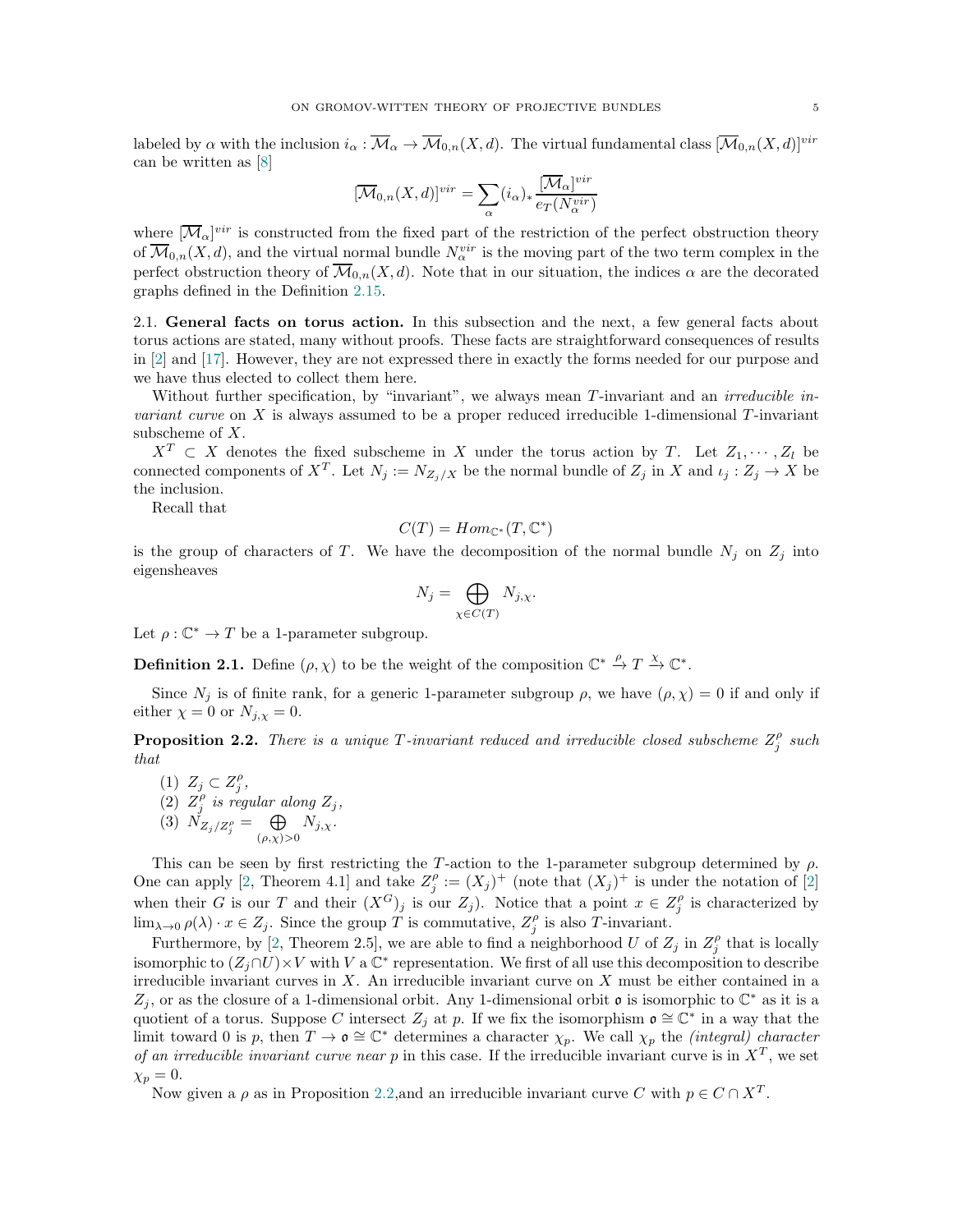# <span id="page-5-2"></span>**Proposition 2.3.** If  $(\rho, \chi_p) > 0$ , C is contained in  $Z_j^{\rho}$ .

*Proof.* X can be covered by T-invariant affine open sets by [\[19\]](#page-18-16). Let U be such an open neighborhood of p and let  $I_C \subset \mathbb{C}[U]$  be the ideal of  $C \cap U \subset U$ . Since U is T-invariant,  $\mathbb{C}[U]$  is graded by the characters lattice  $C(T)$ , and  $I_C$  is a homogeneous ideal. Because  $C \setminus \{p\}$  is isomorphic to  $\mathbb{C}^*$  on which T acts by  $\chi_p$ ,  $\mathbb{C}[U]/I_C \subset \mathbb{C}[C \setminus \{p\}] \cong \mathbb{C}[t,t^{-1}]$  where t is a homogeneous element graded by  $\chi_p$ . Because the limit  $t \to 0$  exists (which is p),  $\mathbb{C}[U]/I_C$  has nonempty  $a.\chi_p$ -graded piece only if  $a > 0$ . In other words, the image of  $\mathbb{C}[U]/I_C \subset \mathbb{C}[t, t^{-1}]$  in fact lies in  $\mathbb{C}[t]$ .

By the construction in [\[2\]](#page-18-14),  $Z_j^{\rho}$  is cut out by homogeneous elements  $u \in \mathbb{C}[U]$  graded by  $\chi'$  such that  $(\rho, \chi') < 0$ . Now the image of u in  $\mathbb{C}[U]/I_C$  must be zero, as  $(\rho, \chi_p) > 0$  and the fact that  $\mathbb{C}[U]/I_C$  has nonempty  $a\chi_p$ -graded piece only if  $a > 0$ . Therefore any such t lies in  $I_c$ , i.e., C is a closed subscheme of  $Z_j^{\rho}$ .

<span id="page-5-1"></span>**Corollary 2.4.** Let C be the closure of a 1-dimensional orbit  $\mathfrak{o} \cong \mathbb{C}^*$ . The limits of  $0, \infty$  land in different connected components  $Z_j$ ,  $Z_{j'}$  of X. Furthermore, in a neighborhood of  $p \in Z_j \cap C$ , the irreducible invariant curve C can be parameterized by t as  $(c_1t^{a_1}, \ldots, c_nt^{a_n})$ .

*Proof.* The first part is obvious. There is an open neighborhood U of p, such that  $Z_j^{\rho} \bigcap U$  is some open set times a  $\mathbb{C}^*$  representation V. Since C is invariant,  $C \cap U \subset \{p\} \times V$ . As in the previous proof, embed  $\mathbb{C}[V]/I_C \hookrightarrow k[t]$ . Let  $x_1, \ldots, x_n$  be linear functions in  $\mathbb{C}[V]$  that are homogeneous with respect to  $\mathbb{C}^*$  action. The image of  $x_i$  in  $\mathbb{C}[t]$  must be homogeneous. Thus it is  $c_i t^{a_i}$  for some  $c_i \in \mathbb{C}, a_i \in \mathbb{Z}_{>0}$ .

In particular, we have

<span id="page-5-0"></span>Corollary 2.5. An irreducible invariant curve is homeomorphic to its normalization.

2.2. T-invariant stable maps. We now proceed to study genus zero invariant stable maps. The contents of this subsection follows from results in [\[17\]](#page-18-15) (and [\[4\]](#page-18-17)). The  $q = 0$  assumption is tacitly imposed throughout the paper, although most of the results hold in general.

Define  $C(T)_{\mathbb{Q}} := C(T) \otimes_{\mathbb{Z}} \mathbb{Q}$ . Let  $f : (C, x_1, \ldots, x_n) \to X$  be an *invariant* stable map and  $C_0$  an irreducible component of C. Let  $p \in C_0$  be a point such that  $f(p) \in X^T$ .

**Definition 2.6.** Let  $\chi_{f(p)}$  be the integral character of the irreducible invariant curve  $f(C_0)$  at  $f(p)$ and k be the degree of  $f|_{C_0}: C_0 \to f(C_0)$ . Define the fractional character of  $C_0$  at p to be  $\chi_p =$  $\chi_{f(p)}/k \in C(T)_{\mathbb{Q}}$ . In particular when  $f(C_0) \subset X^T$ ,  $\chi$  is 0.

Remark 2.7. We would like to emphasize again that there is a big difference of definitions between the integral character at a fixed point on a one-dimensional orbit closure, and the fractional character at a point on the domain curve of an invariant stable map.

**Proposition 2.8** ([\[17\]](#page-18-15)). The fractional character  $\chi_p$  defined above is deformation invariant for Tinvariant stable maps. More explicitly, let  $f : (\mathcal{C}, x_0, \ldots, x_n) \to X$  be a family of invariant stable maps over a connected base S and  $x_i : S \to C$  the sections to the corresponding markings. Let  $(C_p)_0$  be the unique irreducible component of the fiber  $C_p$  containing  $x_0(p)$ . Then the fractional character of  $(C_p)_0$ at  $x_0(p)$  does not depend on the choice of  $p \in S$ .

Remark 2.9. In this proposition, stability is crucial. One can construct a counterexample for semistable curves by making a family of curves specialized into a curve with  $x<sub>0</sub>$  lying on a contracted component.

**Proposition 2.10** ([\[17\]](#page-18-15)). Let  $f : (C, x_1, \ldots, x_n) \to X$  be an invariant stable map. Let  $C_1, C_2$  be two irreducible components of C such that  $p \in C_1 \cap C_2$  is a node. The fractional characters of  $C_1, C_2$  at p are denoted as  $\chi_1, \chi_2$  respectively. Suppose  $C_1, C_2$  are not contracted under f, then the node p can be smoothened in a family of invariant stable maps only if  $\chi_1 + \chi_2 = 0$ .

The condition  $\chi_1 + \chi_2 = 0$  is consistent with [\[17,](#page-18-15) Definition 2.7(3)] and is a necessary condition for smoothability within a component of the fixed substack  $\overline{\mathcal{M}}_{0,n}(X,d)^T$ . In view of this, we make the following definition.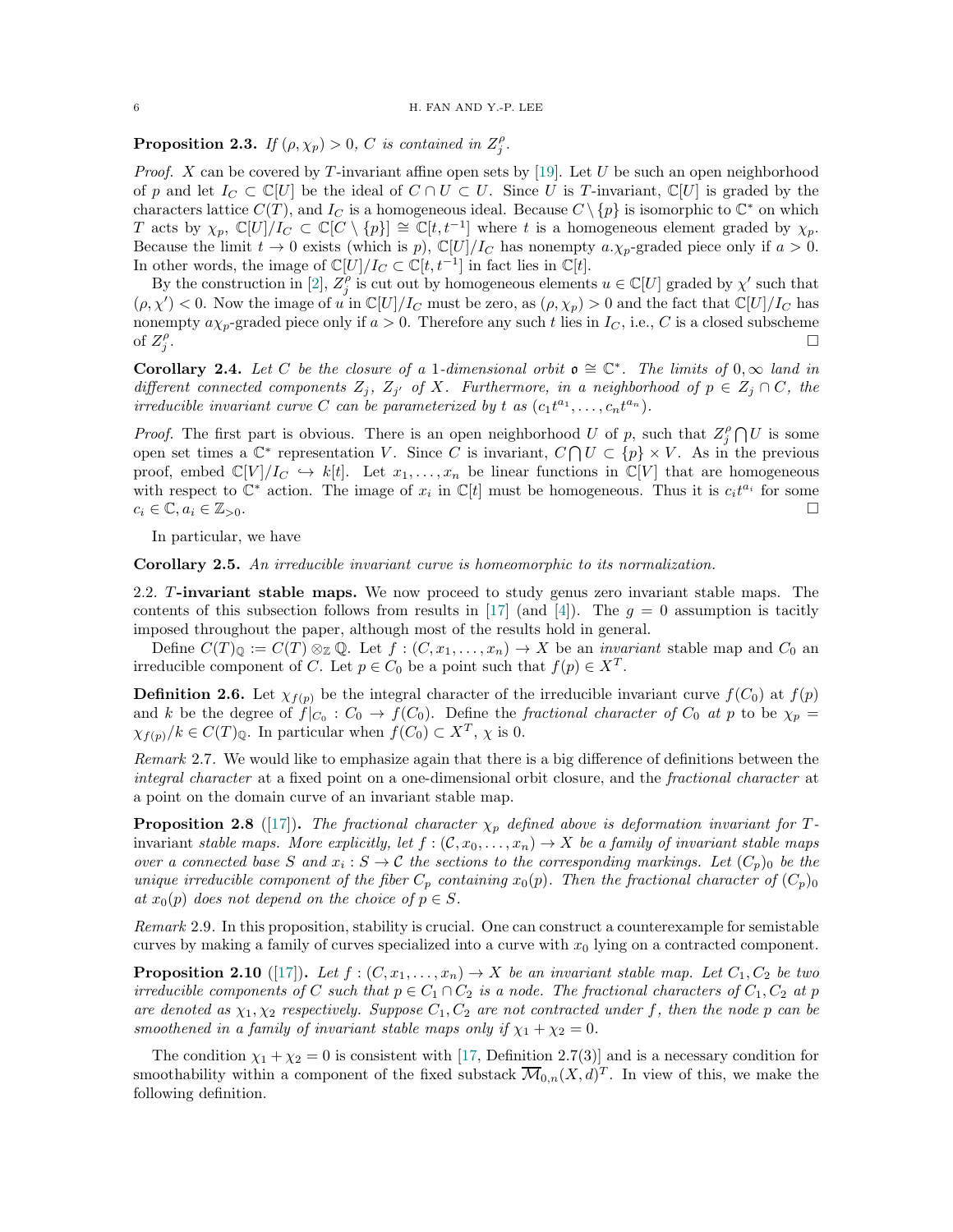<span id="page-6-3"></span>**Definition 2.11.** Notations are the same as the above proposition.  $x$  is said to be a node satisfying condition  $(\star)$  if

(\*)  $\chi_1 \neq 0$  and  $\chi_1 + \chi_2 = 0$ .

We would like to introduce an important type of invariant stable maps whose moduli spaces are main building blocks in the components of  $\overline{\mathcal{M}}_{0,n}(X,d)^T$ , cf. [\[17,](#page-18-15) § 3] and [\[4,](#page-18-17) § 7.4].

**Definition 2.12.** Given two fixed loci  $Z_j, Z_{j'}$ , by an unbroken map of a nonzero fractional character  $\chi \in C(T)_{\mathbb{Q}}$  between  $Z_j, Z_{j'}$ , we mean an invariant stable map with 2-markings  $f : (C, x_+, x_-) \to X$ such that

- (1) C is a chain of  $\mathbb{P}^1$ , with irreducible components  $C_1, \ldots, C_l$  such that  $C_i \cap C_{i+1} \neq \emptyset$ ;
- (2)  $x_+ \in C_1$ ,  $x_- \in C_l$ . Also  $f(x_+) \in Z_j$ , and  $f(x_-) \in Z_{j'}$ ;
- (3) the fractional character of C at  $x_+$  is  $\chi$ , and all nodes in C satisfy ( $\star$ ).

Moduli spaces of unbroken maps are used to describe the fixed substack of  $\overline{\mathcal{M}}_{0,n}(X, d)$  under the torus action. We list all related definitions and notations below for later references.

## <span id="page-6-2"></span>Notations 2.13.

- Given  $Z_j$ ,  $Z_{j'}$  and a curve class  $d \in \text{NE}(X)$ ,  $\mathcal{M}_{j,j',d,\chi}$  denotes the closed substack of  $\mathcal{M}_{0,2}(X,d)$ parametrizing unbroken maps of fractional character  $\chi$  between  $Z_j$  and  $Z_{j'}$  whose curve class is d.
- Denote  $\pi_{j,j',d,\chi}: \mathcal{C}_{j,j',d,\chi} \to \mathcal{M}_{j,j',d,\chi}$  the universal family and  $f_{j,j',d,\chi}: \mathcal{C}_{j,j',d,\chi} \to X$  the corresponding universal stable map.
- Let  $[\overline{\mathcal{M}}_{j,j',d,\chi}]^{vir}$  be the virtual class induced by the restriction of the natural perfect obstruction theory from  $\overline{\mathcal{M}}_{0,2}(X,d)$ .
- There are two sections  $s^+_{j,j',d,\chi}, s^-_{j,j',d,\chi} : \overline{\mathcal{M}}_{j,j',d,\chi} \to \mathcal{C}_{j,j',d,\chi}$  mapping an unbroken map f:  $(C, x_+, x_-) \to X$  between  $Z_j, Z_{j'}$  to the markings  $x_+$  and  $x_-$  respectively.
- $\psi_+ = (s_{j,j',d,\chi}^+)^* \omega_{\pi_{j,j',d,\chi}}, \psi_- = (s_{j,j',d,\chi}^-)^* \omega_{\pi_{j,j',d,\chi}},$  where  $\omega_{\pi_{j,j',d,\chi}}$  is the relative dualizing sheaf.
- $ev_+ = f_{j,j',d,\chi} \circ s^+_{j,j',d,\chi} : \overline{\mathcal{M}}_{j,j',d,\chi} \to Z_j \text{ and } ev_- = f_{j,j',d,\chi} \circ s^-_{j,j',d,\chi}.$
- Let  $X_{j,j',d,\chi} \subset X$  be the image of  $f_{j,j',d,\chi}(\mathcal{C}_{j,j',d,\chi})$ .

*Example* 2.14. Let  $T = \mathbb{C}^*$  acts on  $\mathbb{P}^2$  by sending  $[x_0; x_1; x_2]$  to  $[\lambda^{-2}x_0; \lambda^{-1}x_1; x_2]$ . By a slight abuse of notation, also let  $\lambda$  be the identity character of  $\mathbb{C}^*$ . Let  $Z_0 = [1; 0; 0], Z_1 = [0; 1; 0], Z_2 = [0; 0; 1].$ The moduli of unbroken maps between  $Z_0$  and  $Z_2$  with character  $\lambda$  forms a 1-dimensional family that sweeps through  $\mathbb{P}^2$ . A generic member of such unbroken maps has irreducible domain curve, but a special one  $([a; b; 0], a, b \in \mathbb{C})$  breaks in  $Z_1$  with condition  $(\star)$  satisfied.

Let l be the class of a line in  $\mathbb{P}^2$ . In this example,  $\overline{\mathcal{M}}_{0,1,l,\lambda} = \{pt\}, \overline{\mathcal{M}}_{0,2,l,\lambda} = \mathbb{P}(1,2)$ . For  $\overline{\mathcal{M}}_{0,2,l,\lambda/k}$ , they parametrize degree k covers of unbroken maps between  $Z_0, Z_2$ . Although the coarse moduli spaces are the same, we have  $\overline{\mathcal{M}}_{0,2,l,\lambda/k} = \mathbb{P}(k, 2k)$ .

<span id="page-6-0"></span>2.3. Decorated graphs and moduli of invariant stable maps. We associate graphs to combinatorial types of fixed loci  $\overline{\mathcal{M}}_{0,n}(X,d)^T \subset \overline{\mathcal{M}}_{0,n}(X,d)$ , following the notations in [\[15,](#page-18-18) Definition 52].

<span id="page-6-1"></span>**Definition 2.15.** A decorated graph  $\vec{\Gamma} = (\Gamma, \vec{p}, \vec{d}, \vec{s}, \vec{\chi})$  for a genus-0, *n*-pointed, degree  $d \in \text{NE}(X)$ invariant stable map consists of the following data.

- Γ a finite connected graph,  $V(\Gamma)$  the set of vertices and  $E(\Gamma)$  the set of edges;
- $F(\Gamma) = \{(e, v) \in E(\Gamma) \times V(\Gamma) \mid v \text{ incident to } e\}$  the set of flags;
- the label map  $\vec{p} : V(\Gamma) \to \{1, \ldots, l\};$
- the degree map  $\vec{d}$  :  $E(\Gamma) \cup V(\Gamma) \to \text{NE}(X) \cup \bigcup_j \text{NE}(Z_j)$ , where  $\vec{d}$  sends a vertex v to  $\text{NE}(Z_{\vec{p}(v)})$ and an edge  $e$  to  $NE(X);$
- the marking map  $\vec{s}$ :  $\{1, 2, ..., n\}$   $\rightarrow$   $V(\Gamma)$  for  $n > 0$ ;
- the fractional character map  $\vec{\chi}: F(\Gamma) \to C(T)_{\mathbb{Q}}$ .

They are required to satisfy the following conditions: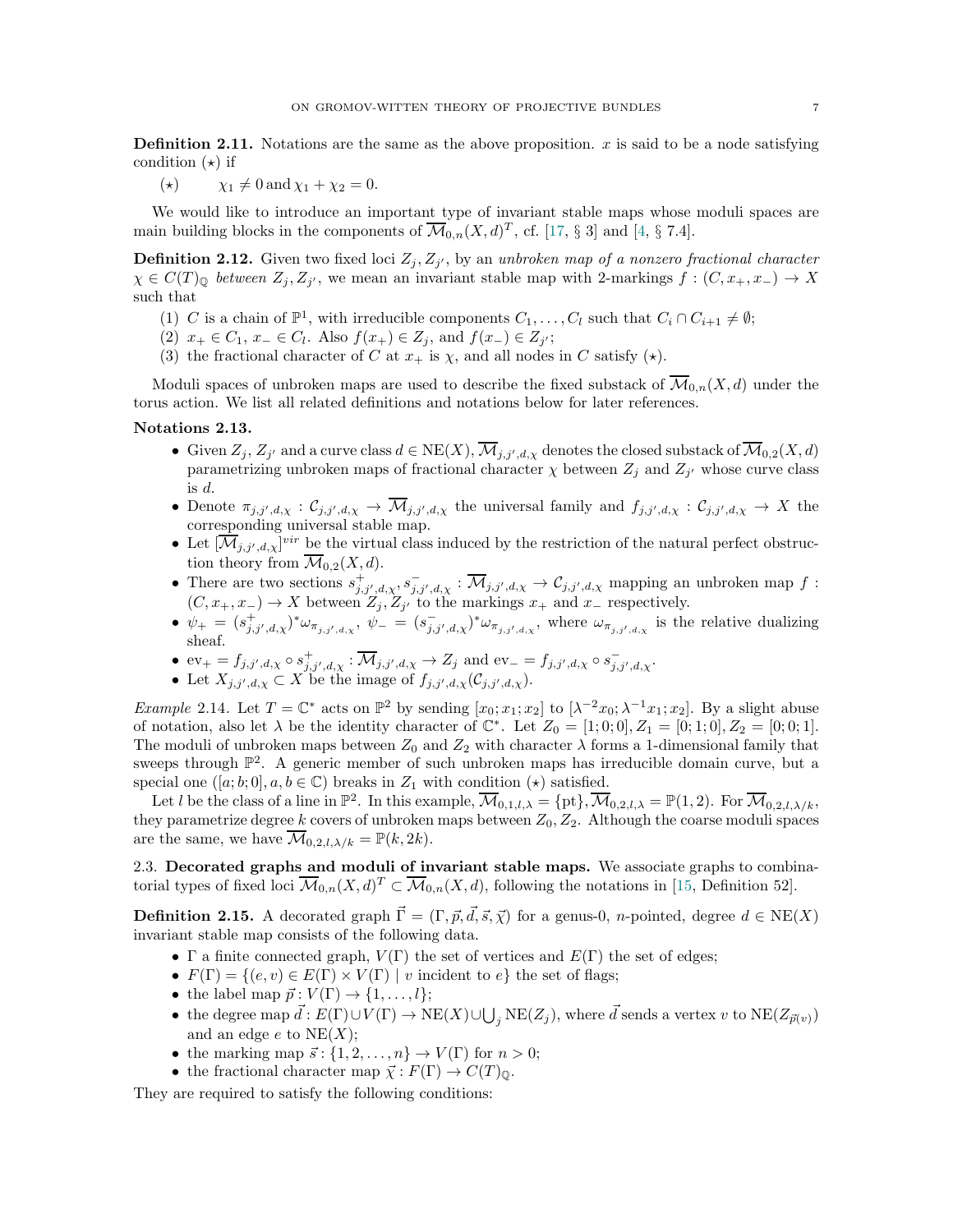•  $V(\Gamma), E(\Gamma), F(\Gamma)$  determine a connected graph.

• 
$$
\sum_{e \in E(\Gamma)} \vec{d}(e) + \sum_{v \in V(\Gamma)} \vec{d}(v) = d.
$$

• Let v be a vertex such that  $\vec{d}(v) = 0$ ,  $\vec{s}^{-1}(v) = \emptyset$  and there are exactly two edges incident to v. The two edges  $e_1, e_2$  incident to v must satisfy  $\vec{\chi}((e_1, v)) + \vec{\chi}((e_2, v)) \neq 0$ .

We associate a decorated graph  $\vec{\Gamma}$  to an invariant stable map f in the following way. Vertices:

- The connected components in  $f^{-1}(X^T)$  are either curves or points. Assign a vertex v to a connected component  $\mathfrak{c}_v$  in  $f^{-1}(X^T)$  that is either a sub-curve of C, a smooth point in C, or a node in C that does not satisfy condition  $(\star)$ .
- Define  $\vec{p}(v) = j$  where  $1 \leq j \leq l$  is the label such that  $f(\mathfrak{c}_v) \in Z_j$ .
- Define  $\vec{d}(v) = [\mathfrak{c}_v] \in \text{NE}(Z_i)$  the numerical class  $f_*([\mathfrak{c}_v])$  (notice if  $\mathfrak{c}_v$  is a point,  $[\mathfrak{c}_v] = 0$ ).
- For  $i = 1, \ldots, n$ , define  $\vec{s}(i) = v$  if  $x_i \in \mathfrak{c}_v$ .

Edges:

• Assign each component of  $C \setminus \bigcup$  $\bigcup_{v \in V(\Gamma)} \mathfrak{c}_v$  an edge e. Let  $\mathfrak{c}_e$  be the closure of the corresponding component.

• We write 
$$
\vec{d}(e) = f_*[c_e] \in \text{NE}(X)
$$
.

Flags:

- $F(\Gamma) = \{(e, v) \in E(\Gamma) \times V(\Gamma) \mid \mathfrak{c}_e \cap \mathfrak{c}_v \neq \emptyset\}$
- Given a flag  $(e, v)$ ,  $c_e \cap c_v$  must consist of a single point x. Let the fractional character of  $c_e$ at x be  $\chi$ . Define  $\vec{\chi}((e, v)) = \chi$ .

Remark 2.16. In the case of toric variety, for any invariant stable map, none of the node in  $f^{-1}(X^T)$ can satisfy condition  $(\star)$ . Thus we reduce back to the traditional definition of decorated graphs in, for example, [\[15\]](#page-18-18).

Convention. To further shorten the expressions, we adopt the following convention when the decorated graph  $\vec{\Gamma}$  is given in the context.

\n- $$
p_v = \vec{p}(v),
$$
\n- $s_i = \vec{s}(i),$
\n- $d_v = \vec{d}(v), d_\Gamma = \sum_{e \in E(\Gamma)} \vec{d}(e) + \sum_{v \in V(\Gamma)} \vec{d}(v),$
\n

•  $\chi_{e,v} = \vec{\chi}((e, v)).$ 

Since edge curves with nontrivial  $T$ -action can only degenerate to create nodes satisfying condition  $(\star)$ , the associated graph is invariant under deformations.

**Definition 2.17.** Given a vertex  $v \in V(\Gamma)$ , define  $E_v = \{e \in E(\Gamma) | (e, v) \in F(\Gamma) \}$  to be the set of edges containing v. Also define  $S_v = \vec{s}^{-1}(v) \subset \{1, \ldots, n\}$ . Define val $(v) = |E_v|$  to be the valence (without counting the number of markings) of v, and  $n_v = |S_v|$  to be the number of marked points on  $\upsilon$ .

An edge e must connect two vertices. We call the two vertices  $v_1(e), v_2(e)$  whose order is arbitrary. Given a vertex v, we write  $\mathcal{M}_{0,E_v\cup S_v}(Z_j,d)$  instead of  $\mathcal{M}_{0,\text{val}(v)+n_v}(Z_j,d)$  if we want to index the marked points by edges in  $E_v$  and markings in  $S_v$ . Under such notations, the corresponding evaluation map at marked point labeled by  $e \in E_v$  is denoted by  $ev_e$ .

Given a decorated graph  $\vec{\Gamma}$ , one can construct the corresponding fixed component in  $\overline{\mathcal{M}}_{0,n}(X, d)$ out of fiber products of  $\overline{\mathcal{M}}_{j,j',d,\chi}$  and  $\overline{\mathcal{M}}_{0,n_i}(Z_j,d)$ . Let  $\vec{\Gamma}$  be a decorated graph. Define

$$
\overline{\mathcal{M}}_{\vec{\Gamma}} = \left[ \prod_{v \in V(\Gamma)} \overline{\mathcal{M}}_{0, E_v \cup S_v}(Z_{p_v}, d_v) \right] \times' \left[ \prod_{e \in E(\Gamma)} \overline{\mathcal{M}}_{p_{v_1(e)}, p_{v_2(e)}, d_e, \chi_{e, v_1(e)}} \right]
$$

<span id="page-7-0"></span>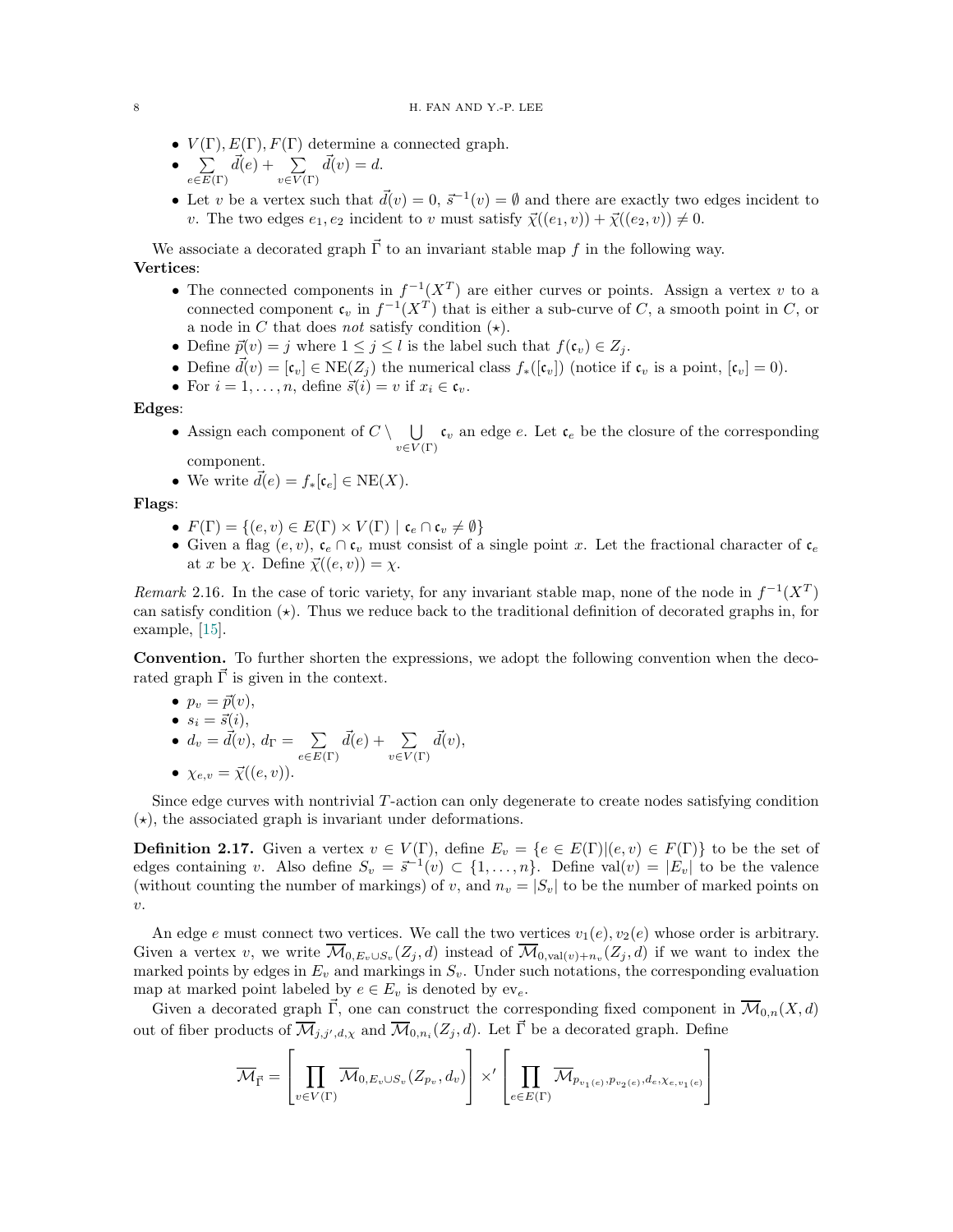<span id="page-8-4"></span>where we make the convention that  $\overline{\mathcal{M}}_{0,n}(Z_j,0) := Z_j$  for  $n = 1,2$ . Here the  $\times'$  is the fiber product defined as follows. For any flag  $(e, v)$ , let v' be the other vertex on e different from v. The  $\times'$  identifies the evaluation map  $ev_e$  in  $\mathcal{M}_{0,E_v \cup S_v}(Z_{p_v}, d_v)$  with  $ev_+$  in  $\mathcal{M}_{p_v, p_{v'}, d_e, \chi_{e,v_1(e)}}$ .

Let  $Aut(\Gamma)$  be the automorphism of graphs. Note that automorphism coming from multiple cover (denoted by k) is already accounted in  $\mathcal{M}_{j,j',d,\chi}$ . We have:

$$
[\overline{\mathcal{M}}_{\vec{\Gamma}}/\mathrm{Aut}(\Gamma)] \subset \overline{\mathcal{M}}_{0,n}(X,d)^T
$$

.

<span id="page-8-0"></span>Moreover,  $[\overline{\mathcal{M}}_{\vec{\Gamma}}/\text{Aut}(\Gamma)]$  is a union of connected components of  $\overline{\mathcal{M}}_{0,n}(X,d)^T$ .

## 3. A recursion relation

<span id="page-8-1"></span>3.1. Statement. In this subsection, we state a technical result (Theorem [3.5\)](#page-9-0), generalizing A. Givental's theorem in [\[3,](#page-18-7) Theorem 2]. It is a way of packaging the virtual localization into a recursive form and is applied in Section [4](#page-14-0) to prove our main result on Gromov–Witten theory of projective (non-split) bundles. Before the statement of the theorem, a few definitions are in order.

Recall that, given a meromorphic function  $f(z)$ , the *principal part* at  $z = a$ , denoted **Prin** f, is a polynomial in  $1/(z-a)$  without constant term such that  $f - \operatorname{Pr}_{z=a} f$  has no pole at  $z = a$ .

Let F be a family of points in the Lagrangian cone introduced earlier and let  $F^j := \iota_j^* F$ . Localization formula implies that

(1) 
$$
F = \sum_{j=1}^{l} (\iota_j)_! \frac{F^j}{e_T(N_j)}.
$$

When we restrict via  $\iota_i$ , the following function spaces and polarizations are used.

<span id="page-8-2"></span>**Convention 3.1.** Let  $\mathcal{H}^j$  be

<span id="page-8-3"></span>
$$
\mathcal{H}^j := H^*(Z_j; S_T) \left[ z, \frac{1}{z} \right] [\mathfrak{S}] [Q],
$$

where  $\mathfrak{S} = \left\{ \frac{1}{\sqrt{1 - \frac{1}{\lambda}}}\right\}$  $z + \chi$  $\mathcal{L}$  $_{\chi \in C(T)_{\mathbb{Q}}}$ . The polarization is given by  $\mathcal{H}^j = \mathcal{H}^j_+ \oplus \mathcal{H}^j_-$  such that  $\mathcal{H}^j_+$  has no  $z^{-1}$ (but has  $(z + \chi)^{-1}$ ) and

$$
\mathcal{H}^{j}_{-} = z^{-1} H^{*}(Z_{j}; S_{T})[z^{-1}][[Q]].
$$

The Lagrangian cone in the function space  $\mathcal{H}^j$  under the above polarization is denoted by  $\mathcal{L}^j_E$ .

Remark 3.2. Even though the above definition of  $\mathcal{H}^j$  appears to involve polynomials of infinite indeterminates, in practice this is not needed. Given a torus action on a fixed  $X$ , there are only finitely many integral characters  $\chi \in C(T)$  associated to all one-dimensional orbits in X. For a fixed d in  $Q^d$ , the *fractional characters* involved is of the form  $\chi/k$ , where  $\chi$  are the integral characters of one-dimensional orbits, and  $k$  is linearly bounded by the numerical class  $d$ .

A priori we do not have  $F^j \in (H^j, -1z)$ , but the localization computation in the next subsection allows us to write  $F^j$  as an element in the formal neighborhood  $(\mathcal{H}^j, -1z)$ . F as a Laurent series in  $z^{-1}$  can be recovered using localization formula [\(1\)](#page-8-3) by expanding  $(z + \chi)^{-1}$  as power series in  $z^{-1}$ . We note that  $F^j$  satisfies the following properties.

- The Novikov variables  $Q^d$  still have exponents  $d \in \text{NE}(X)$ .
- The coefficient of  $Q^d$  for a fixed d is a polynomial instead of a power series in  $z^{-1}$ .

Remark 3.3. The polarization  $\mathcal{H}^j = \mathcal{H}^j_+ \oplus \mathcal{H}^j_-$  is a form of partial fraction decomposition. That is, any element  $p(z) \in \mathcal{H}^j$  can be uniquely decomposed into

$$
p(z) = [p(z)]_+ + [p(z)]_\bullet + [p(z)]_-,
$$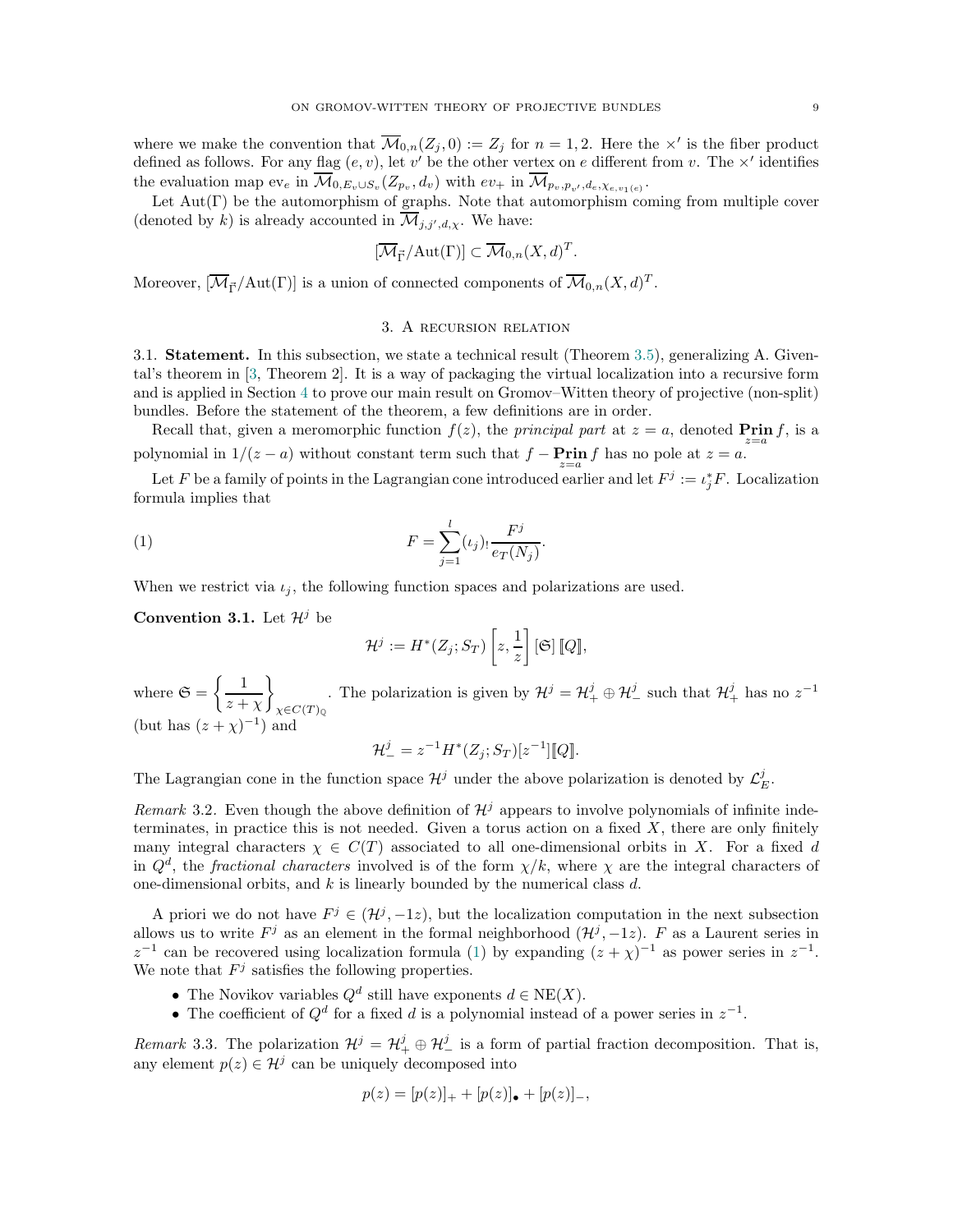where

$$
[p(z)]_+ \in H^*(Z_j; S_T)[z][Q],
$$
  
\n
$$
[p(z)]_\bullet \in \bigoplus_{\chi \in C(T)_\mathbb{Q}} (z + \chi)^{-1} H^*(Z_j; S_T)[(z + \chi)^{-1}][Q],
$$
 and  
\n
$$
[p(z)]_-\in z^{-1}H^*(Z_j; S_T)[z^{-1}][Q].
$$

This also induces a decomposition of elements in  $(\mathcal{H}^j, -1z)$ .

Remark 3.4. We use notation  $\mathcal{L}_{E}^{j}$  other than  $\mathcal{L}_{Z_{j},E}$  to emphasize the different underlying function spaces and polarizations. Under this new polarization, the points in  $\mathcal{L}_E^j$  allow  $(z + \chi)^{-1}$  terms in  $t(z)$ , i.e.,

$$
t(z) \in H^*(Z_j; S_T)[t_i^1, \cdots, t_i^N][z, (z+\chi)^{-1}][Q], i \ge 0, \ \chi \in C(T)_\mathbb{Q}, \ N = \dim(H^*(Z_j; \mathbb{C})).
$$

We now state the recursion relation.

<span id="page-9-0"></span>**Theorem 3.5.** Assume all  $e_T (E_{0,n,d})^{-1}$  involved are defined. There exist equivariant cohomology classes  $A_{i,k;j,j',d,\chi} \in H^*_T(\overline{\mathcal{M}}_{j,j',d,\chi}) \otimes_{R_T} S_T$  such that (a formal family of point)  $F \in (\mathcal{H},-1z)$  lies in  $\mathcal{L}_{X,E}$  if and only if its restrictions  $F^j$  can be written as elements in  $(\mathcal{H}^j, -1z)$  and satisfy the following conditions:

- (1)  $F^{j}(-z) \in \mathcal{L}_{N_j\oplus E}^{j}$  (under the indicated polarization);
- (2) The principal parts of  $\{F^j(-z)\}$  satisfy recursively defined expressions:

$$
\underset{z=-\chi}{\text{Prin}} F^j(z) = \sum_{i,k,j',d,\chi} (ev_+)^{vir}_* \left[ \frac{Q^d A_{i,k;j,j',d,\chi} \frac{\partial^k}{\partial w^k} \left[ (ev_-)^* \left( F^{j'}(w) - \underset{w=-\chi}{\text{Prin}} F^{j'}(w) \right) \right] \right]_{w=-\chi}}{(z+\chi)^i}
$$

where  $ev_$  is the map defined on  $\mathcal{M}_{j,j',d,\chi}$ .

Furthermore,  $A_{i,k;j,j',d,\chi} \in H^*_T(\overline{\mathcal{M}}_{j,j',d,\chi})$  are uniquely determined by

- (i) the classes of equivariant vector bundles  $[(TX \oplus E)|_{X_{j,j',d,\chi}}] \in K_T^0(X_{j,j',d,\chi}),$
- (ii) the classes of equivariant vector bundles  $[N_j \oplus E] \in K_T^0(Z_j)$ ,
- (iii) the moduli stacks  $\mathcal{M}_{j,j',d,\chi}$ , their virtual classes, and their universal families  $\mathcal{C}_{j,j',d,\chi}$ .

Condition (2) is sometimes referred to as the "recursion relation". The recursion relation comes from virtual localization, cf., Equation [\(4\)](#page-11-0) in the proof below.

Remark 3.6. The above sum for  $\operatorname{Prin}_z F^j(z)$  is finite in  $i, k, j', \chi$  for a fixed d when the target variety is of finite type. That is, for a fixed d, all but finitely many  $A_{i,k;j,j',d,\chi}$  vanish. This follows from the proof given below.

We state a corollary to be used in the last section. Let  $X$  be a smooth variety with a torus actions by T. Let W be a smooth invariant subvariety of X. Assume  $e_T((N_{W/X})_{0,n,d})^{-1}$  are defined (or defined as a limit according to Remark [1.2\)](#page-2-2). We compare the recursion relations.

<span id="page-9-1"></span>**Corollary 3.7.** X, W as above. Fix  $a \chi \in C(T)_{\mathbb{Q}}$ . Fix  $a Z_j \subset W$ . Suppose for any  $1 \leq j' \leq l$ ,  $d \in \text{NE}(X)$ , we have either  $\mathcal{M}_{j,j',d,\chi} = \emptyset$  or  $X_{j,j',d,\chi} \subset W$ . Then  $A_{i,k,j,j',d,\chi}$  in the Theorem [3.5](#page-9-0) for untwisted theory on X equal to those of the twisted theory by  $N_{W/X}$  on W.

*Proof.* Observe that  $TW \oplus N_{W/X}$  and  $N_{Z_j/W} \oplus N_{W/X}|_{Z_j}$  can be deformed to  $TX|_W$  and  $N_{Z_j/X}$ respectively. Hence they represent the same elements in the  $K$ -groups. All inputs involved in  $(i$ -iii) for  $A_{i,k;j,j',d,\chi}$  are therefore identified.

The proof of Theorem [3.5](#page-9-0) occupies the next subsection.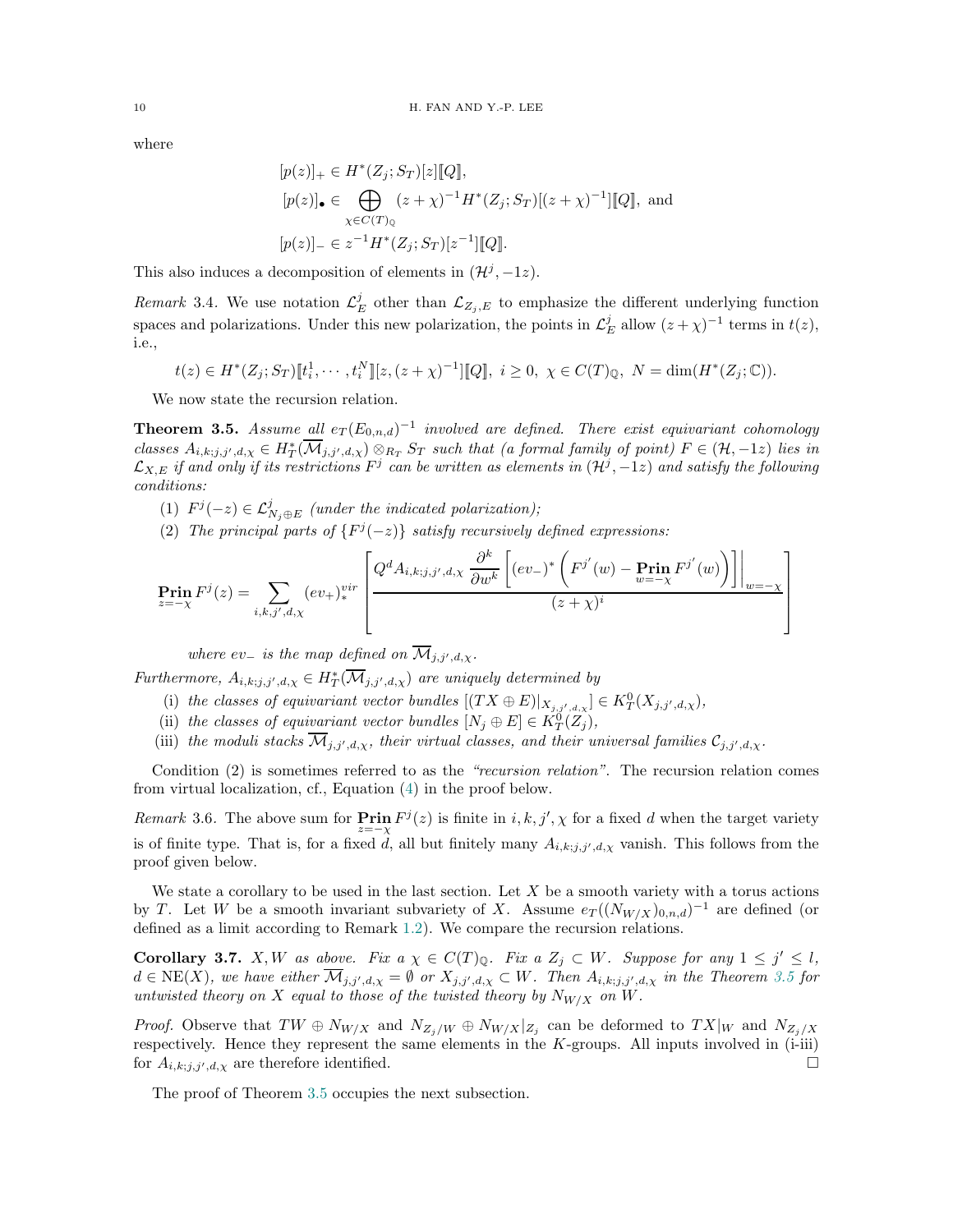<span id="page-10-3"></span><span id="page-10-0"></span>3.2. **Proof of Theorem [3.5.](#page-9-0)** The following proof is parallel to the proof of Givental's theorem in  $\lbrack 3, \rbrack$ Theorem 2].

For notational convenience, introduce

$$
(ev_+)^{\text{vir}}_*(\alpha) := \text{PD}\left[ (ev_+)_*(\alpha \cap [\overline{\mathcal{M}}_{j,j',d,\chi}]^{vir}) \right]
$$

where PD is the Poincaré duality map (The case for  $ev_-\,$  on  $\mathcal{M}_{j,j',d,\chi}$  or  $ev_i$  on  $\mathcal{M}_{0,n}(X,d)$  should be understood accordingly).

<span id="page-10-2"></span>Recall  $F(-z) \in \mathcal{L}_E$ , and  $F^j(-z) := \iota_j^* F(-z)$  is, by definition,

(2) 
$$
F^{j}(-z,t) = -1z + \iota_{j}^{*}t + \iota_{j}^{*}\sum_{n,d}\frac{Q^{d}}{n!}(\text{ev}_{1})_{*}^{\text{vir}}\left[\frac{e_{T}^{-1}(E_{0,n+1,d})}{-z-\psi_{1}}\prod_{i=2}^{n+1}\text{ev}_{i}^{*}t(\psi_{i})\right].
$$

Later the variable t in " $F^{j}(-z,t)$ " is suppressed and change of variables (for example  $F^{j}(w)$ ) occur only in the "−z" variable. We evaluate the above expression by virtual localization.

Let  $\vec{\Gamma}$  be a decorated graph. and let  $N_{\vec{\Gamma}}^{\text{vir}}$  be the virtual normal bundle on  $\overline{\mathcal{M}}_{\vec{\Gamma}}$ . Then

$$
F^{j} = -1z + \iota_{j}^{*}t + \sum_{\substack{\vec{\Gamma} \text{ with } \\ p_{s_{1}} = j}} \frac{1}{\text{Aut}(\Gamma)} \frac{Q^{d}}{n!} \iota_{j}^{*}(\text{ev}_{1})_{*}^{\text{vir}} \left[ \frac{e_{T}^{-1}(E_{0,n+1,d} \oplus N_{\vec{\Gamma}}^{vir})}{-z - \psi_{1}} \prod_{i=2}^{n+1} \text{ev}_{i}^{*}t(\psi_{i}) \right],
$$

where  $s_1$  is the vertex where the first marking lies (see Definition [2.15\)](#page-6-1). Given a decorated graph  $\Gamma$ with  $\sum$  $d_v = d$ , write the contribution of  $\vec{\Gamma}$  as

 $v\in V(\Gamma)$ 

$$
Cont_{\vec{\Gamma}}(z) = \frac{1}{n!Aut(\Gamma)} \iota_j^*(ev_1)_{*}^{vir} \left[ \frac{e_T^{-1}(E_{0,n+1,d} \oplus N_{\vec{\Gamma}}^{vir})}{-z - \psi_1} \prod_{i=2}^{n+1} ev_i^* t(\psi_i) \right].
$$

Since  $\mathcal{M}_{\vec{\Gamma}}$  is a fiber product of a collection of  $\mathcal{M}_{j,j',d,\chi}$  and  $\mathcal{M}_{0,E_v\cup S_v}(Z_{p_v},d_v)$ , this graph contribution can be computed by integrals on each of these spaces with suitable pull-backs and push-forwards. We will see in a moment that there is a recursive structure in the summation over graphs  $\vec{\Gamma}$  such that  $p_{s_1} = j$  (i.e., the first marked point lies on  $Z_j$ ).

Consider first the contribution from graphs when the vertex  $s<sub>1</sub>$  is incident to a single edge with fractional character  $\chi \in C(T)_{\mathbb{Q}}$ . In this case,  $s_1$  must be connected to another vertex v' such that  $p_{v'} = j'$  for some  $j' \neq j = p_{s_1}$ . Let e be the edge connecting  $s_1$  and  $v'$ ,  $d_{s_1} := d_e \in \text{NE}(X)$  be the degree associated to the edge e, and  $\chi = \chi_{e,s_1}$  be the fractional character at  $s_1$ .

Introduce  $t^{j,\chi}(z)$  as

$$
t^{j,\chi}(z) := \sum_{\substack{\vec{\Gamma} \text{ with}\\ a_{s_1} = 0, \chi_{e,s_1} = \chi\\ p_{s_1} = j, n_{s_1} = 0, \text{ val}(s_1) = 1}} Q^{d_{\Gamma}} \text{Cont}_{\vec{\Gamma}}(z)
$$

$$
= \sum_{j' \neq j,d} \iota_j^*(\text{ev}_+)^{vir}_* \left[ \frac{Q^d \text{Cont}_{(e,s_1)}}{-z - \psi_+ + \chi} \sum_{\substack{\vec{\Gamma} \text{ with } d_{s_1} = 0, \\ \chi_{e,s_1} \neq \chi, p_{s_1} = j'}} Q^{d_{\Gamma}} \{(\text{ev}_-)^* \text{Cont}_{\vec{\Gamma}}(w)\}_{w = \psi_- - \chi} \right].
$$

Expanding the sum over graphs, we get

<span id="page-10-1"></span>(3) 
$$
t^{j,x}(z) = \sum_{j' \neq j,d} t_j^*(ev_+)^{vir}_* \left[ \frac{Q^d \text{Cont}_{(e,s_1)}}{-z - \psi_+ + \chi} \left\{ (ev_-)^* \left[ F^{j'}(w) - t^{j',x}(w) \right] \right\}_{w = \psi_- - \chi} \right]
$$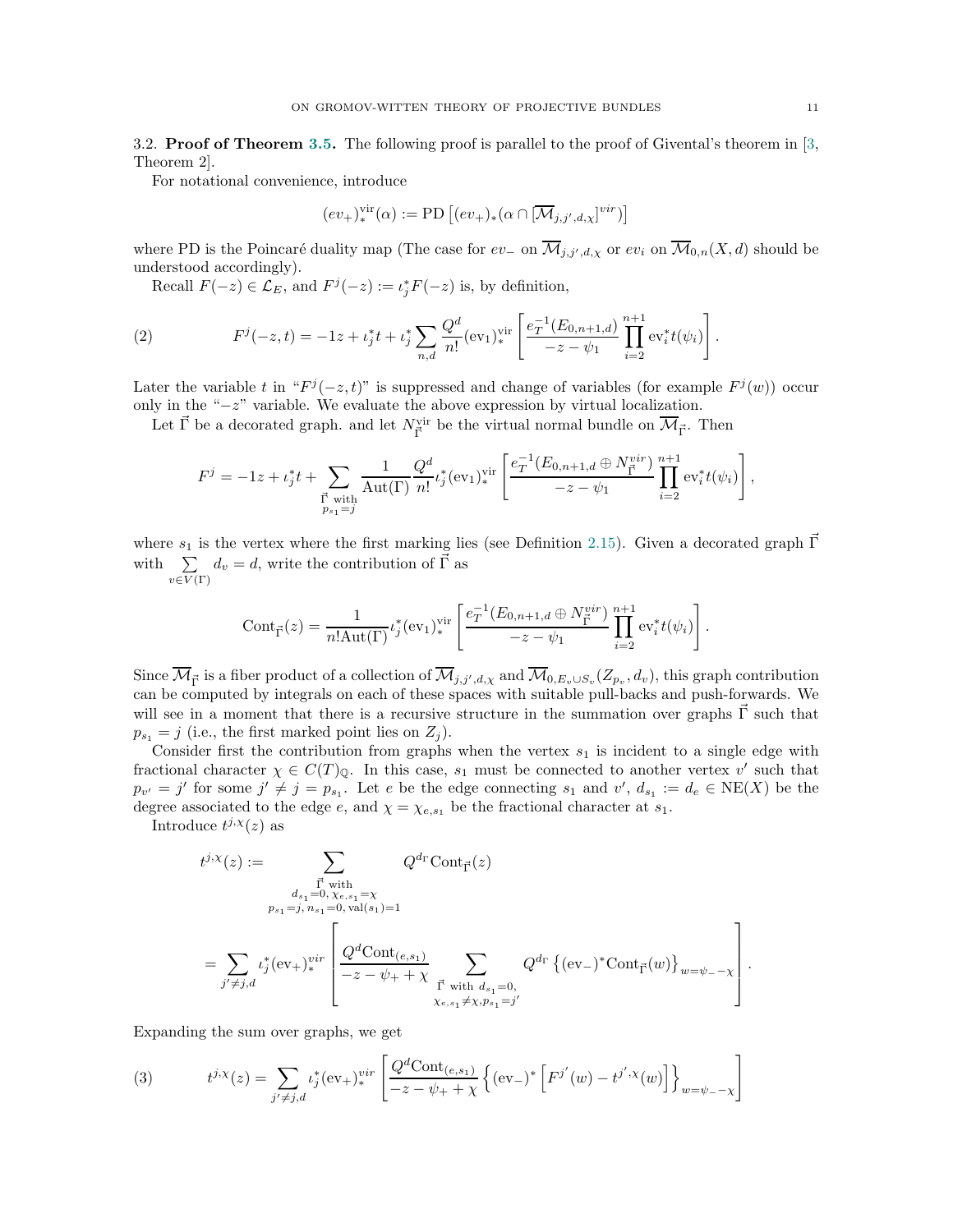<span id="page-11-1"></span>where the  $ev_+, ev_-\$  are the maps from  $\mathcal{M}_{j,j',d,\chi}$ , and the contribution

$$
Cont_{(e,s_1)} = \frac{e_T(\left[\pi_{j,j',d,\chi}\right] \cdot T_{\pi_{j,j',d,\chi}}(-D_+)\right]^m)}{e_T(\left[(\pi_{j,j',d,\chi}\right] \cdot f_{j,j',d,\chi}^*(TX \oplus E)\right]^m)}.
$$

In the above,  $T_{\pi_{j,j',d,\chi}}$  is the relative tangent bundle.  $D_+$  is the divisor corresponding to the image of  $s_{j,j',d,\chi}^+$ . Superscript m means the moving part, i.e., the subsheaf generated by homogeneous elements ofnontrivial T-character ([\[8\]](#page-18-13)). In writing this, we also use the fact that  $E_{0,n,d}$  does not have fixed part due to the assumption that  $E_{0,n,d}$  has invertible Euler class.

We interrupt the flow with a few remarks.

Remark 3.8. The reason to subtract  $t^{j',\chi}(w)$  in equation [\(3\)](#page-10-1) is to exclude the case when the other end at  $Z_{j'}$  is directly connected to another unbroken map of the same fractional character  $\chi$  (thus satisfying condition  $\star$  and violating the assignment of decorated graphs).

Remark 3.9. It might appear that there is a missing factor coming from the gluing at the node on the  $s_{j,j',d,\chi}^{-1}$  side. However, it is automatically taken care of because, in the expression  $\left(\mathrm{ev}_{-}\right)^{*}\left[F^{j'}(w)-t^{j',\chi}(w)\right],$ the definition of  $F^{j'}(w) - t^{j',\chi}(w)$  already involves the pull-back under  $\iota_j$  and the push-forward under certain evaluation maps.

Remark 3.10. Since we pull back along  $f_{j,j',d,\chi}$ , the outcome only depends on the restriction  $(T X \oplus$  $E|X_{j,j',d,x}$ . One can see the corresponding euler classes only depends on the class of  $TX \oplus E$  in the  $K^0(X_{j,j',d,\chi}).$ 

Now let's reorganize  $t^{j,\chi}$ . Plugging  $w = \psi_- - \chi$  into  $(ev_-)^* F^{j'}(w)$  in the expression [\(3\)](#page-10-1), the term  $(ev_+)^*F^{j'}(\psi_--\chi)$  can be expanded using the Taylor expansion

$$
(ev_{-})^* F^{j'}(\psi_{-} - \chi) = (ev_{-})^* F^{j'}(-\chi) + \psi_{-}(ev_{-})^* \frac{\partial}{\partial t} F^{j'}(t) \Big|_{t=-\chi} + \frac{(\psi_{-})^2}{2!} (ev_{-})^* \frac{\partial^2}{\partial z^2} F^{j'}(t) \Big|_{t=-\chi} + \dots
$$

As  $\psi_-$  is nilpotent in  $H^*(\overline{\mathcal{M}}_{j,j',d,\chi})$ , the above is a finite sum.

Applying the above Taylor expansion and expanding  $\frac{1}{-z - \psi_+ + \chi}$  in terms of  $(-z + \chi)^{-1}$ , we have

<span id="page-11-0"></span>(4) 
$$
t^{j,x}(z) = \iota_j^*(ev_+)^{vir}_* \left[ \sum_{i,k,j',d,\chi} \frac{Q^d A_{i,k;j,j',d,\chi} \frac{\partial^k}{\partial w^k} \left[ (ev_-)^*(F^{j'}(w) - t^{j',\chi}(w)) \right] \Big|_{w=-\chi}}{(-z+\chi)^i} \right],
$$

where  $A_{i,j',k,d,\chi} \in H^*(\overline{\mathcal{M}}_{j,j',d,\chi})$  are some classes whose exact expressions does not concern us in this paper. In a moment, we will show that all poles of  $F^j$  at  $-\chi$  come from  $t^{j,\chi}$ , i.e.,  $\operatorname{Prin}_w F^j(w) = t^{j,\chi}(w)$ .

*Caution*. There might be a confusion of signs. Notice we use  $-z$  in  $F<sup>j</sup>(-z)$  but w in  $F<sup>j</sup>(w)$ . However,  $t^{j,\chi}(z)$  and  $t^{j,\chi}(w)$  are used, where both z and w variables carry positive sign. As a result, the pole of  $F^j(w)$  at  $-\chi$  means the pole at  $w = -\chi$ , while  $z = \chi$ . This choice of signs is dictated by the localization expression.

Next we consider the case when the vertex  $s_1$  is incident with more than one edge. Write

$$
t^{j}(z) = \iota_{j}^{*}t(z) + \sum_{\chi} t^{j,\chi}(z).
$$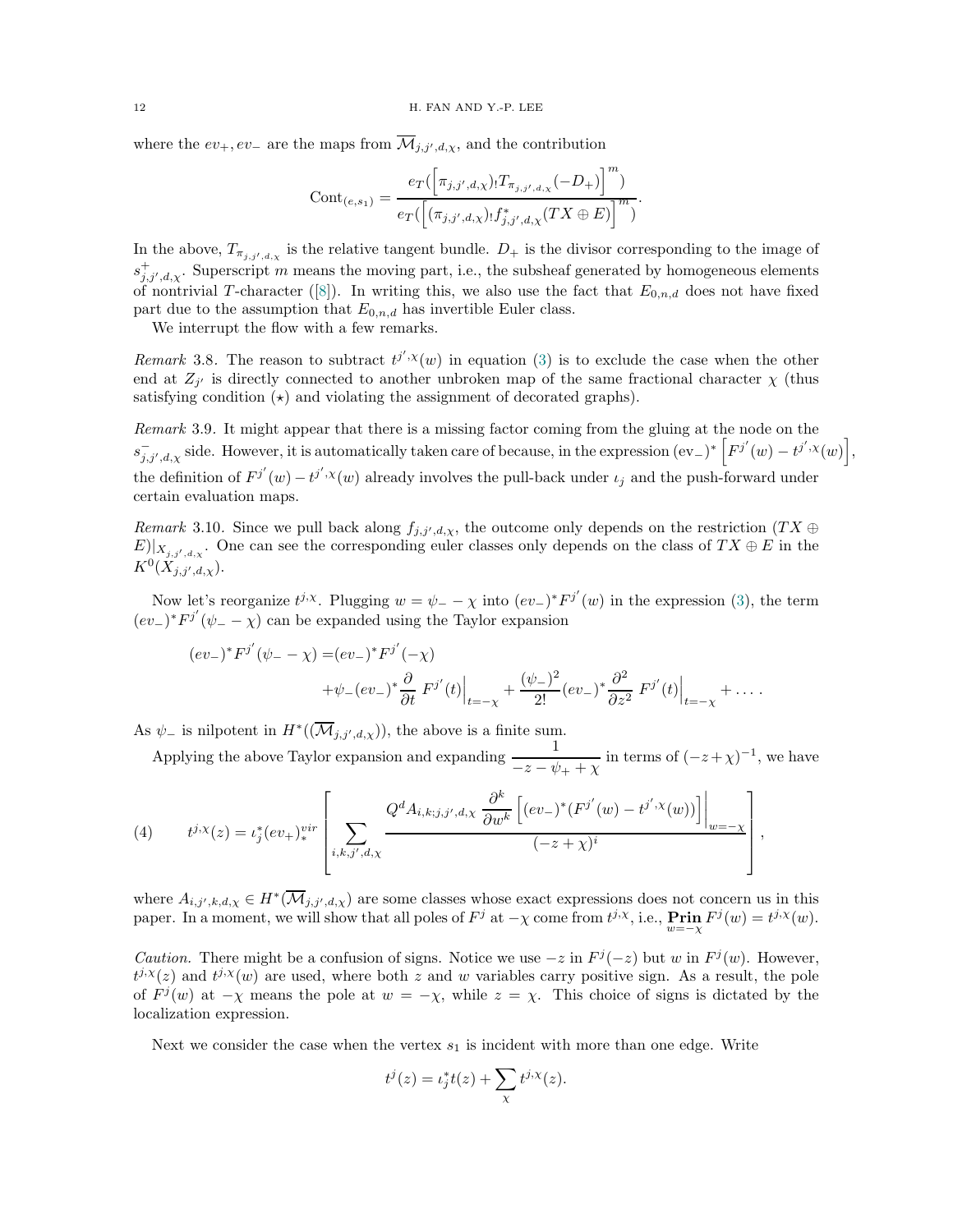Later  $t^j$  will fit into Equation [\(2\)](#page-10-2). Let us start by applying virtual localization to Equation (2):

$$
F^{j}(-z)
$$
\n
$$
= -1z + \iota_{j}^{*}t + \sum_{\vec{\mathbf{i}} \text{ with } p_{s_{1}}=j} Q^{d_{\Gamma}}\text{Cont}_{\vec{\mathbf{i}}}(z)
$$
\n
$$
= -1z + \iota_{j}^{*}t + \sum_{d,n, \atop j_{1},...,j_{n+1}} \iota_{j}^{*}(\text{ev}_{1})_{*}^{\text{vir}}.
$$
\n
$$
\cdot \left[ \frac{Q^{d}}{n!} \frac{\text{Cont}_{s_{1}}}{(-z - \psi_{1})} \prod_{i=2}^{n+1} (\text{ev}_{i})_{i}^{*} \left\{ \iota_{j}^{*}t(\psi_{+} - \chi) + \sum_{\vec{\mathbf{i}} \text{ with } d_{s_{1}}=0, \atop p_{s_{1}}=j_{i}, n_{s_{1}}=0, \text{ val}(s_{1})=1} Q^{d_{\Gamma}}\text{Cont}_{\vec{\mathbf{i}}}( \psi_{+} - \chi) \right\} \right]
$$

where  $ev_i$  are the evaluation maps in  $\overline{\mathcal{M}}_{0,n+1}(Z_i, d)$  and

Cont<sub>s1</sub> = 
$$
e_T^{-1}(E_{0,n+1,d} \oplus (N_j)_{0,n+1,d}).
$$

This expression follows from localization computation by observing the following points. Firstly, the vertex  $s_1$  contributes  $e_T^{-1}((N_j)_{0,n+1,d})$  to the Euler class of virtual normal sheaf. Secondly, the contribution coming from smoothing the nodes is included in  $Cont_{\vec{\Gamma}}(\psi_1 - \chi)$ .

Since

$$
t^j = \iota_j^* t + \sum_{\substack{\vec{\Gamma} \text{ with } d_{s_1} = 0, \\ p_{s_1} = j, n_{s_1} = 0, \text{val}(s_1) = 1}} Q^{d_{\Gamma}} \text{Cont}_{\vec{\Gamma}}(z),
$$

we have

$$
F^{j}(-z) = -1z + t^{j}(z) + \sum_{n,d} \frac{Q^{d}}{n!} \iota_{j}^{*}(ev_{1})_{*}^{vir} \left[ \frac{e_{T}^{-1}(E \oplus (N_{j})_{0,n+1,d})}{-z - \psi_{1}} \prod_{i=2}^{n+1} \mathrm{ev}_{i}^{*} t^{j}(\psi_{1}) \right].
$$

Remark 3.11. Notice in the above expression,  $e_T^{-1}(E \oplus (N_j)_{0,n+1,d})$  only depends on the class  $[E \oplus N_j] \in$  $K_T^0(Z_j)$ . Furthermore, since  $\psi_1$  is nilpotent for a fixed degree of Novikov variablse  $Q^d$ , the last term is a polynomial in  $z^{-1}$  since there are finitely many graphs of curve class  $\leq d$ .

Observe now the only term contributing poles not at  $z = 0$  or  $z = \infty$  is  $t^{j}(z)$ . In particular, the pole at  $z = -\chi$  is of the following form

(5) 
$$
t^{j,\chi}(z) = \iota_j^*(ev_+)^{vir}_* \left[ \sum_{i,j',d,k,\chi} \frac{Q^d A_{i,k;j,j',d,\chi} \frac{\partial^k}{\partial w^k} \left[ (ev_-)^* \left( F^{j'}(w) - \operatorname{Prin}_{z=-\chi} F^{j'}(w) \right) \right] \right]_{w=-\chi} \left[ (ev_+)^{ij} \left( \operatorname{Prin}_{z=-\chi} F^{j'}(w) - \operatorname{Prin}_{z=-\chi} F^{j'}(w) \right) \right] \right]
$$

This is exactly **Prin**  $F^j(z)$  in Theorem [3.5.](#page-9-0)

Let us summarize what we have obtained so far. If  $F \in \mathcal{L}_E$ , there exists  $F^j \in \mathcal{L}_{N_j \oplus E}^j$ , satisfying (1),(2) in Theorem [3.5,](#page-9-0) such that when expanded in  $1/z$ ,  $\iota_j^* F = F^j$  as Laurent series in  $1/z$ . The coefficients  $A_{i,j,j',k,\chi}$  only depend on the classes of vector bundle  $(TX \oplus E)|_{X_{j,j',d,\chi}}, N_j \oplus E|_{Z_j}$  in their corresponding K-groups,  $\overline{\mathcal{M}}_{j,j',d,\chi}, [\overline{\mathcal{M}}_{j,j',d,\chi}]^{vir}$  and their universal families  $\mathcal{C}_{j,j',d,\chi}$ 

This is the forward implication of the theorem. We now proceed to prove the converse. Given  $\{F^j\}$ satisfying  $(1)$ ,  $(2)$  in Theorem [3.5,](#page-9-0) we set

$$
F := \sum_{j=1}^{l} (\iota_j)_! \frac{F^j}{e_T(N_j)}.
$$

It follows from localization that  $F^j = \iota_j^* F$ . Our goal is to show that  $F \in \mathcal{L}_E$ . First of all, there is always a point  $F' \in \mathcal{L}_E$  such that  $[F']_+ = [F]_+$ . By previous localization computation, we can find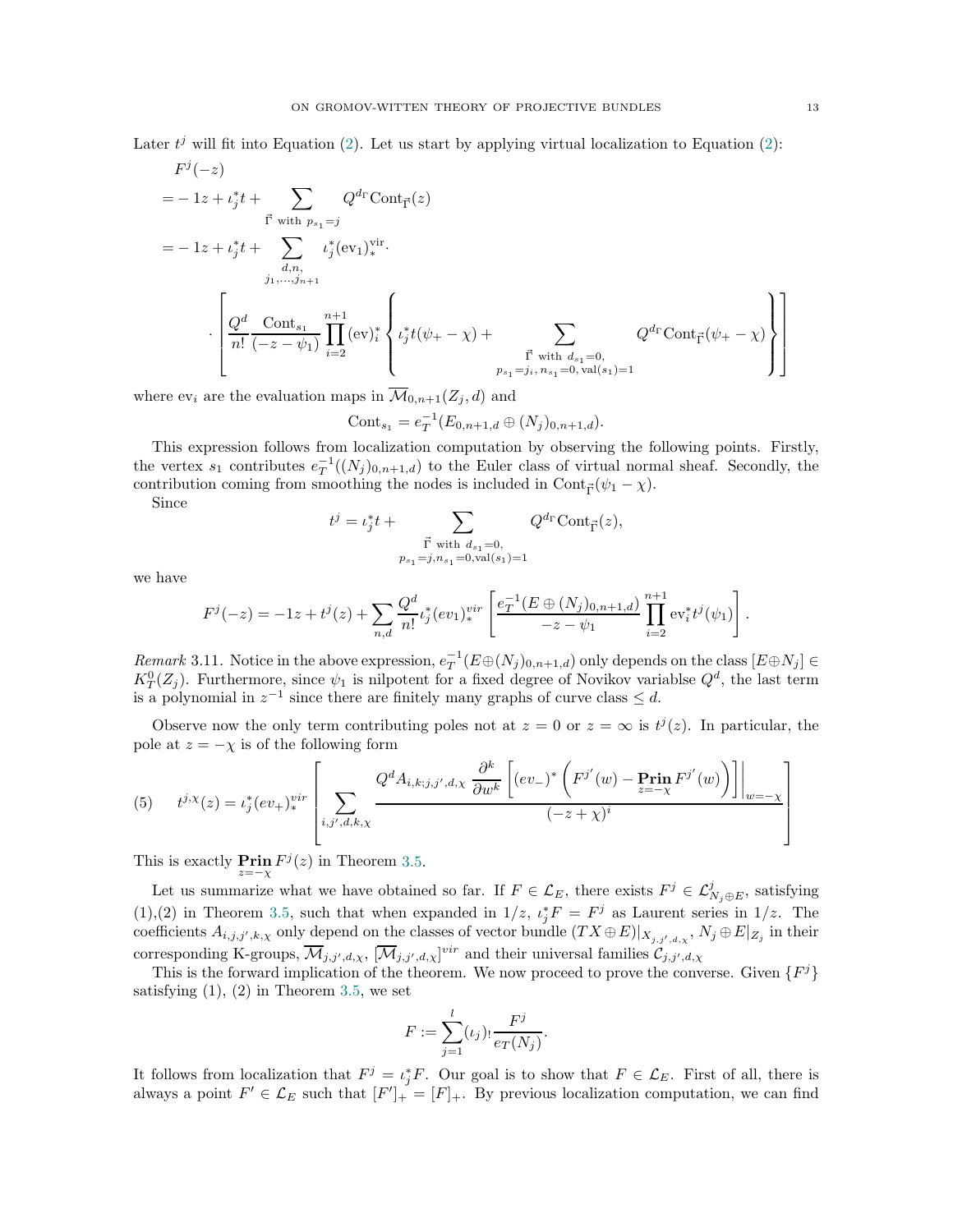<span id="page-13-1"></span> $F^{ij}$  such that  $F'^j = \iota_j^* F'$  as formal functions. It follows that  $[F'^j]_+ = [F^j]_+$ . But at this moment, it's still unclear whether  $[F^j]_{\bullet} = [F'^j]_{\bullet}$ ,  $[F^j]_{-} = [F'^j]_{-}$  are true. The subsequent argument shows that both of these are in fact true, and therefore  $F = F' \in \mathcal{L}_E$ . More specifically, we will show that  $[F^j]$ . and  $[F^j]$  are uniquely determined by  $[F^j]_+$  and the recursion relation (condition (2) of Theorem [3.5\)](#page-9-0), assuming  $F^j \in \mathcal{L}^j_{N_j \oplus E}$  (condition (1) of Theorem [3.5\)](#page-9-0). Since  $F^j$ ,  $F'^j$  both satisfy conditions (1) and (2) in Theorem [3.5,](#page-9-0) the uniqueness guarantees that  $[F^j]_{\bullet} = [F'^j]_{\bullet}, [F^j]_{-} = [F'^j]_{-}$ . To highlight the function space we are working on, the following convention is adapted.

We work on the formal neighborhood of the space  $\mathcal{H}^j$  with polarization, defined similarly to that of H in Convention [3.1.](#page-8-2) The decomposition  $\mathcal{H}^j = \mathcal{H}^j_+ \oplus \mathcal{H}^j_-$  induces a decomposition  $(\mathcal{H}^j, -1z)$  $(\mathcal{H}^j, -1z)_+ \oplus (\mathcal{H}^j, -1z)_-.$ 

To simplify the expressions, we slightly abuse the notation in the following way.

$$
\mathcal{H}^j:=(\mathcal{H}^j,-1z),\quad \mathcal{H}^j_+:=(\mathcal{H}^j,-1z)_+,\quad \mathcal{H}^j_-:=(\mathcal{H}^j,-1z)_-.
$$

Recall the S-matrix in Definition [1.4.](#page-3-2) Since  $\{F^j\}$  lie in the corresponding Lagrangian cones by assumption, there exists a unique  $u^j \in H^j := H^*(Z_j)$  such that  $G^j(z) := S_{u^j}(-z)F^j(z) \in z\mathcal{H}^j_+$  for a given j. (See [\[3,](#page-18-7) §2.3].) Notice that  $F^j$  can be recovered according to  $S^*_{u^j}(z)G^j(z) = F^j(z)$ . We proceed to show that there is a recursive relation for  $G^j$  determined by  $[F^j]_+$ .

First of all we have the S matrix  $S_{u^j}(-z) = 1 + O(1/z) \in 1 + \mathcal{H}_-^j$ , a formal series in  $1/z$  but nevertheless a *polynomial* in  $1/z$  for each  $Q<sup>d</sup>$  term. It follows from formal manipulation of formal series in  $z^{-1}$  that the Taylor polynomial of order K at  $z = -\chi$  for the S-matrix can be written as

$$
S_{u^j}(-z) = \left(S_{u^j}(\chi) + \frac{\partial}{\partial z}S_{u^j}(\chi)(-z-\chi) + \ldots + \frac{1}{K!}\frac{\partial^K}{\partial z^K}S_{u^j}(\chi)(-z-\chi)^K\right) + (-z-\chi)^{K+1}R(z^{-1})
$$

where  $R(z^{-1}) \in \mathcal{H}_{-}^{j}$  is the remainder term.

Setting

$$
\bar{P}_{i,\chi}^{j} = \iota_{j}^{*}(ev_{+})_{*}^{vir} \left[ \sum_{j',k,d} Q^{d} A_{i,k;j,j',d,\chi} \frac{\partial^{k}}{\partial z^{k}} \left[ (ev_{-})^{*} \left[ S_{u^{j'}}^{*}(z) G^{j'}(z) - \mathbf{Pr}_{z=-\chi} \left( S_{u^{j'}}^{*}(z) G^{j'}(z) \right) \right] \right] \right] \Big|_{z=-\chi} \right],
$$

we have

$$
\operatorname{Prin}_{z=-\chi} F^j(z) = \sum_{i=0}^{\infty} \frac{\bar{P}^j_{i,\chi}}{(z+\chi)^i}.
$$

Notice that this sum has finite terms for any fixed power of Novikov variables. That is, the coefficient of  $Q^d$  has finite order pole . Therefore it lives in the function space  $\mathcal{H}^j$ . The following is the recursion relation of  $G^j$  promised earlier.

**Lemma 3.12.** We have the following recursion relation of  $G^{j}(z)$ 

<span id="page-13-0"></span>(6) 
$$
G^{j}(z) = [G^{j}(z)]_{+} + \sum_{\chi} \left( \sum_{i=0}^{\infty} \frac{\bar{P}_{i,\chi}^{j}}{(z+\chi)^{i}} \sum_{l=0}^{i-1} \frac{\partial^{i}}{\partial z^{l}} S_{u^{j}}(\chi)(-z-\chi)^{l} \right).
$$

Notice that this becomes a finite sum for fixed Novikov variables.

*Proof.* The sum  $\sum_{i=1}^{i-1}$  $_{l=0}$  $\partial^i$  $\frac{\partial}{\partial z^l} S_{u^j}(\chi)(-z-\chi)^l$  is the Taylor polynomial for  $S(-z)$  of order  $i-1$ . Now use the above fact that  $S_{u^j}(-z) - \sum_{i=1}^{i-1}$  $_{l=0}$  $\partial^i$  $\frac{\partial}{\partial z^l} S_{u^j}(\chi)(-z-\chi)^l = (-z-\chi)^i R(z^{-1}).$  Simple calculation shows that the difference of the LHS and of the RHS of Equation [\(6\)](#page-13-0) is a  $z^{-1}$  series (and a polynomial in  $z^{-1}$ in each coefficient of  $Q^d$  with fixed d). However, since both sides lie in  $\mathcal{H}^j_+$  and so does the difference. Hence the difference must vanish.  $\Box$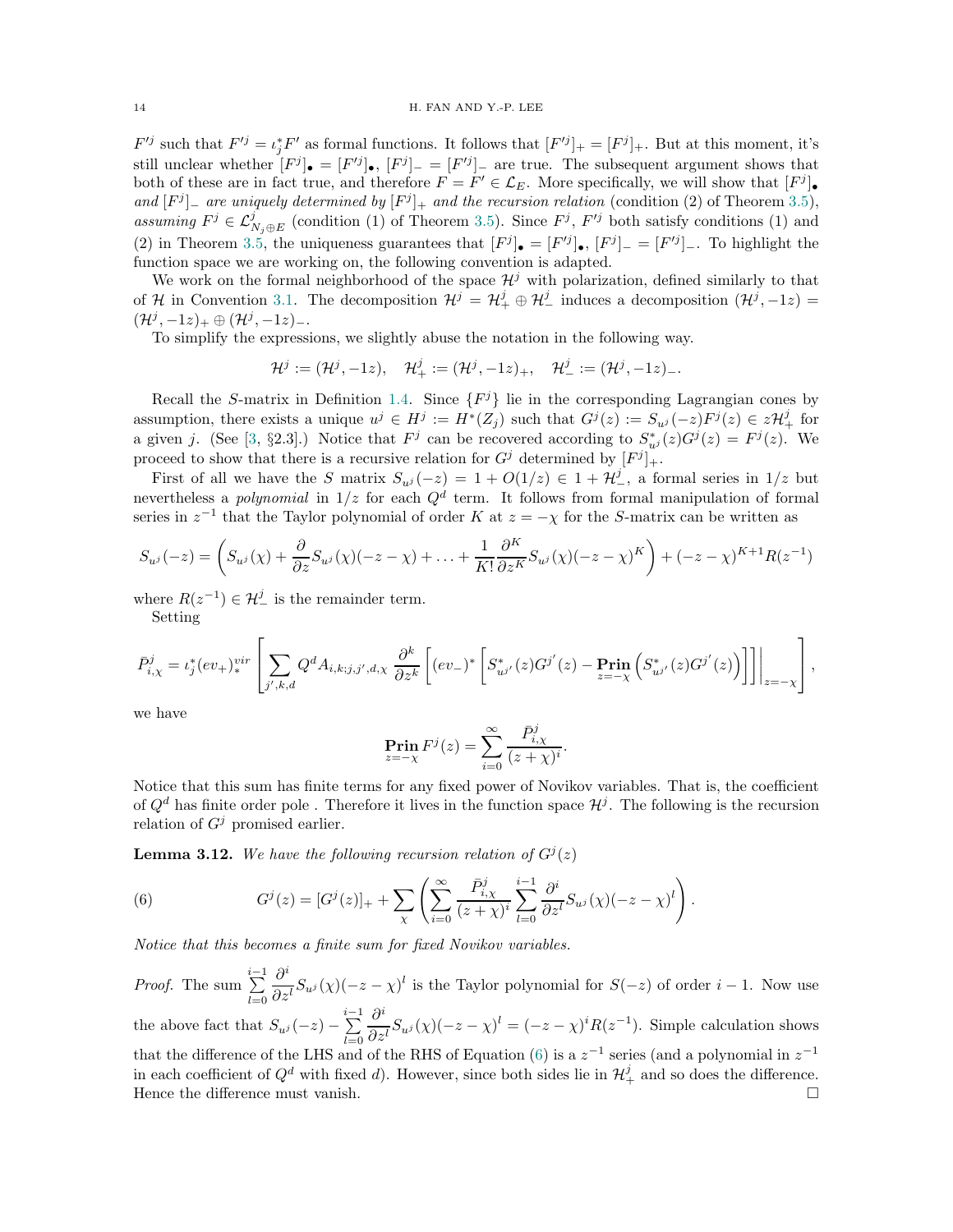<span id="page-14-2"></span>This gives us a recursive relation for  $G^{j}(z)$  with initial condition  $[G^{j}(z)]_{+} \in H^{*}(Z_{j}; S_{T})[z][[Q]$  and  $u^j \in H^j$ . We note that the  $[G^j(z)]_+$  term is denoted by  $q^{\alpha}(z)$  in the proof of [\[3,](#page-18-7) Theorem 2].

The rest of the proof is identical to the corresponding part of loc. cit.. Setting  $Q = 0$ ,  $\iota_j^* t$  are related to  $[G^{j}(z)]_{+}$  in the following way

$$
-z + \iota_j^* t = \left[ S_{u^j}^{-1}(-z) [G^j(z)]_+ \right]_+.
$$

We are left to show  $\{u^j\}$  are determined by  $\{t_j^*t\}$  in view of the fact that  $G^j(z) \in z\mathcal{H}^j_+$ , cf. [\[3,](#page-18-7) §2.3]. Again modulo Novikov variables, we have  $G^{j}(z) = [G^{j}(z)]_{+}$ ,  $S_{u^{j}}(-z) = e^{-u^{j}/z}$ .

$$
[G^{j}(z)]_{+} = \left[e^{-u^{j}/z}(z + \iota_{j}^{*}t(-z))\right]_{+} \in z\mathcal{H}_{+}^{j}.
$$

<span id="page-14-0"></span>The constant term being zero provides us with an equation between  $u^j$  and  $\iota_j^*t(z)$ . Using formal implicit function theorem, one can see that  $u^j$  is uniquely determined by successive Q-adic approximations.

# 4. Gromov-Witten invariants of projective bundles

Let Y be a nonsingular variety equipped with an algebraic action by  $T = (\mathbb{C}^*)^m$ .

**Definition 4.1.** Y is said to be an *algebraic GKM manifold* if it has finitely many fixed points and finitely many one-dimensional orbits under the T action.

In this section, we assume Y to be proper algebraic GKM manifold. In this case the closure of any one-dimensional orbit in Y is  $\mathbb{P}^1$ . Examples include proper toric varieties, partial flag varieties including Grassmannians, etc.

Let V be a T-equivariant vector bundle of rank r over Y and let  $c_T(V)(x) := \sum c_i(V) x^{r-i}$  be the total Chern polynomial. The classical result gives a presentation of the equivariant cohomology of the projective bundle  $\mathbb{P}_Y(V)$  as

$$
H^*_T(\mathbb{P}(V)) = \frac{H^*_T(Y)[h]}{(c_T(V)(h))}
$$

where  $h := c_1(\mathcal{O}(1))$ . Let  $V_1, V_2$  be two equivariant vector bundles over Y having the same equivariant Chern classes, i.e.,  $c_T(V_1) = c_T(V_2)$ . Their equivariant cohomology rings are canonically isomorphic using the above presentation

$$
\mathfrak{F}: H^*_T(\mathbb{P}(V_1)) \cong H^*_T(\mathbb{P}(V_2)),
$$

where the isomorphism  $\mathfrak F$  sends corresponding  $c_1(\mathcal O(1))$  to  $c_1(\mathcal O(1))$ . Furthermore,  $\mathfrak F$  induces an isomorphism between  $N_1(\mathbb{P}(V_1))$  and  $N_1(\mathbb{P}(V_2))$  by Poincaré pairing. By a slight abuse of notations, we still denote the induced isomorphism by  $\mathfrak{F}$ . In other words, given a curve class  $\beta \in N_1(\mathbb{P}(V_1)), \mathfrak{F}\beta$ is the unique curve class in  $N_1(\mathbb{P}(V_2))$  such that  $(\mathfrak{F}D, \mathfrak{F}\beta) = (D, \beta)$  for any  $D \in N^1(\mathbb{P}(V_1))$ .

The following is the main result of this paper.

<span id="page-14-1"></span>**Theorem 4.2.** The isomorphism  $\mathfrak{F}$  between equivariant cohomology rings and numerical curve classes induces an isomorphism of the full genus zero equivariant Gromov-Witten invariants between  $\mathbb{P}(V_1)$ and  $\mathbb{P}(V_2)$ . More precisely,

$$
\langle \psi^{a_1} \sigma_1, \dots, \psi^{a_n} \sigma_n \rangle_{0,n,\beta} = \langle \psi^{a_1} \mathfrak{F} \sigma_1, \dots, \psi^{a_n} \mathfrak{F} \sigma_n \rangle_{0,n,\mathfrak{F} \beta}.
$$

The rest of this section is devoted to the proof of this theorem. By definition of algebraic GKM manifolds, the fixed loci of  $\mathbb{P}(V_i)$  are the fibers over the T-fixed points of Y. Let p be a fixed point in Y. For a given  $1 \leq j \leq l$ , Since  $c_T(V_1) = c_T(V_2)$ , we have

$$
c_T(V_1|_p) = c_T(V_2|_p) \in R_T = H_T^*(\{\text{point}\}),
$$

where  $V_i|_p$  are the fibers at p. Interpreting  $R_T$  as the representation ring of T, the equality is also saying that  $V_i|_p$  are isomorphic as T-representations. Thus  $\mathbb{P}(V_1)|_p$ ,  $\mathbb{P}(V_2)|_p$  are T-equivariantly isomorphic. Hence, the fixed loci of  $\mathbb{P}(V_1)$  and  $\mathbb{P}(V_2)$  are naturally identified.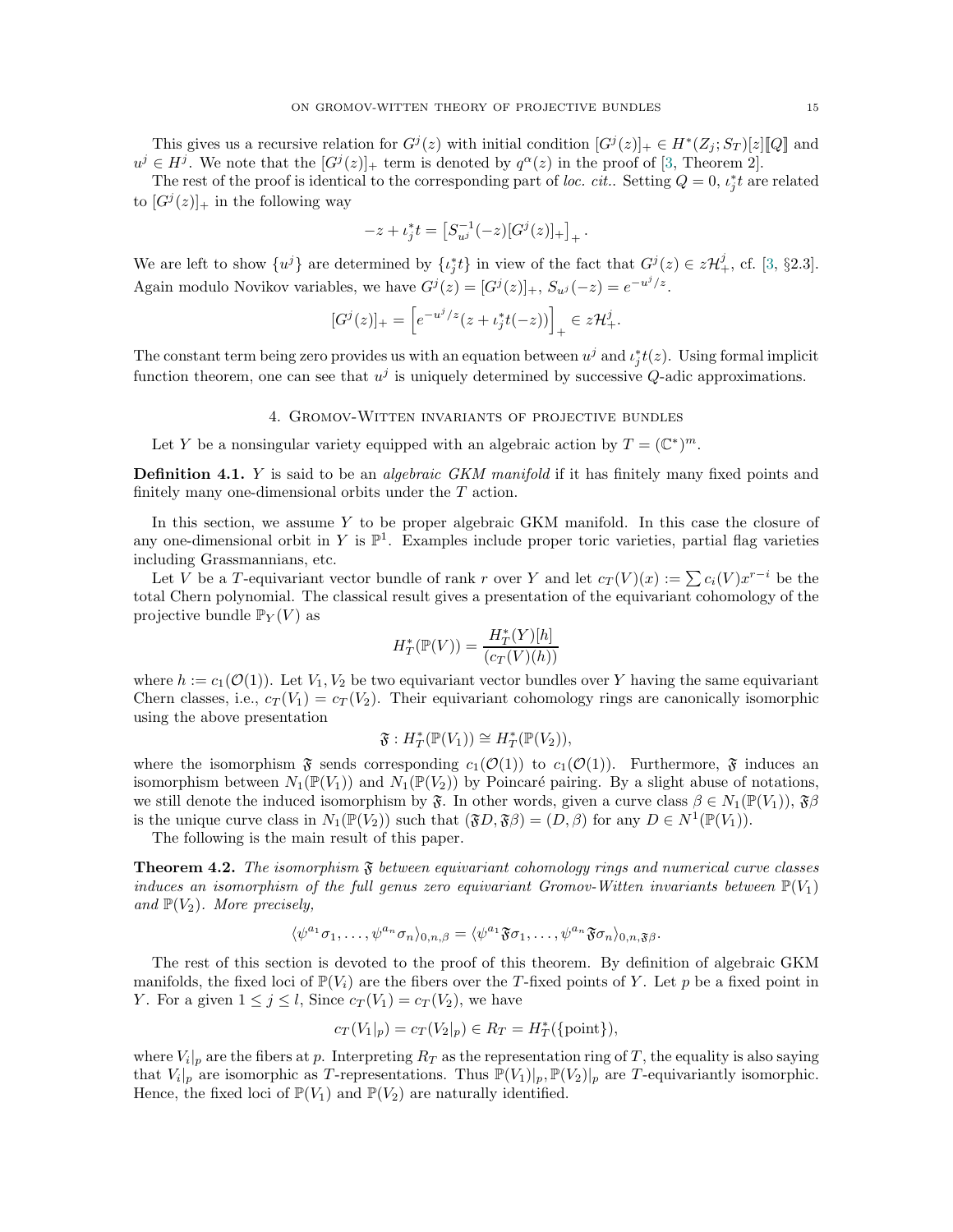<span id="page-15-1"></span>Given  $Z \subset \mathbb{P}(V_1)|_p, Z' \subset \mathbb{P}(V_2)|_p$  two fixed loci that are identified under  $\mathfrak{F}$ . One sees that there is a T -equivariant short exact sequence

$$
0 \to N_{Z/(\mathbb{P}(V_1)|_p)} \to N_{Z/\mathbb{P}(V_1)} \to \pi^* N_{\{p\}/Y} \to 0.
$$

Thus  $N_{Z/\mathbb{P}(V_1)}$  can be T-equivariantly deformed to  $N_{Z/(\mathbb{P}(V_1)|_p)} \oplus \pi^* N_{\{p\}/Y}$ , where  $\pi : \mathbb{P}(V_1) \to Y$  is the projection, by sending the T-equivariant extension class to zero. Similar observations conclude that  $N_{Z/\mathbb{P}(V_1)}$  and  $N_{Z'/\mathbb{P}(V_2)}$  represent the same element in  $K_T^0(Z) \cong K_T^0(Z')$ .

Now in order to identify Lagrangian cones  $\mathcal{L}_{\mathbb{P}(V_1)}$  and  $\mathcal{L}_{\mathbb{P}(V_2)}$ , it suffices to show that the recursion relations (2) in Theorem [3.5](#page-9-0) are identified under  $\mathfrak{F}$ . Let's analyze the one-dimensional orbit closures in Y first.

<span id="page-15-0"></span>**Lemma 4.3.** Let  $p \in Y$  be a fixed point and  $l_1, l_2$  be two distinct 1-dimensional orbit closures passing through p. The (integral) characters  $\chi_1, \chi_2$  of  $l_1, l_2$  at p do not lie on the same ray in  $C(T)_{\mathbb{Q}}$ .

*Proof.* Suppose we have these two orbit closures  $l_1, l_2$  such that  $\chi_1, \chi_2$  lie on the same ray in  $C(T)_{\mathbb{Q}}$ . Write  $\chi_0$  to be the first Z-point along the ray of  $\chi_1$  and  $\chi_2$  in  $C(T)_{\mathbb{Q}}$ . Decompose  $T_pX$  into irreducible T-representations  $\oplus$  $\bigoplus_{\chi \in C(T)} T_{\chi}$ . The assumption implies that  $\bigoplus_{a \in \mathbb{Z}_{\geq 0}}$  $\bigoplus_{a \in \mathbb{Z}_{\geq 0}} T_{a\chi_0}$  is at least of dimension 2.

Choosing  $\rho$  such that  $(\rho, \chi_0) > 0$ , there is a subvariety of  $Z^{\rho}$  containing p that is T-isomorphic to  $\bigoplus T_{\chi}$  by [\[2,](#page-18-14) Theorem 2.5] (note that p is a discrete fixed point).  $Z^{\rho}$  contains the subrepresentation  $(\rho,\chi)$ >0

 $\bigoplus T_{a\chi_0}$ . However, an elementary verification shows that there are infinitely many 1-dimensional  $a∈\mathbb{Z}_{\geq 0}$ 

orbits in  $\bigoplus T_{a\chi_0}$  since its dimension is at least 2. This is a contradiction to the assumption that Y  $a \in \mathbb{Z}_{\geq 0}$ is algebraic GKM.

From now on, we are mostly concerned with general properties of a projective bundle over an algebraic GKM manifold. To simplify the notation, set  $\pi : X := \mathbb{P}_Y(V) \to Y$ . Recall the notations defined in Section [2.](#page-3-1)  $Z_1, \ldots, Z_n$  are the fixed loci of X under T-action, and  $X_{j,j',d,\chi} = f_{j,j',d,\chi}(\mathcal{C}_{j,j',d,\chi})$ can be seen as the union of the images of all unbroken maps for fixed  $j, j', d, \chi$ . (See Notations [2.13.](#page-6-2))

**Lemma 4.4.** Fix  $\chi \in C(T)_{\mathbb{Q}}$  and  $Z_i \subset X$  such that  $\pi(Z_i) = \{p_i\} \subset Y$ . For any  $d \in \text{NE}(X)$ and  $Z_{j'}$ , we have either  $\mathcal{M}_{j,j',d,\chi} = \emptyset$  or  $\pi \circ f_{j,j',d,\chi}(\mathcal{C}_{j,j',d,\chi}) \subset l$ , where  $l \subset Y$  is the closure of a one-dimensional orbit.

*Proof.* Fix  $\chi$  and  $Z_j$  and pick any  $d, Z_{j'}$ . If  $\mathcal{M}_{j,j',d,\chi} \neq \emptyset$ ,  $\pi(X_{j,j',d,\chi})$  must be either the fixed point  $\{p_j\}$  or some one dimensional orbit closure  $l \subset Y$ . In the latter case, by definition  $\chi$  must be proportional to the fractional character of  $l$  at  $p_j$ . By the previous lemma, there is at most one orbit closure l passing through  $p_j$  such that its fractional character is proportional to  $\chi$ . Since  $\chi$  is fixed at the beginning, such a universal l can be easily found for all d and  $Z_{j'}$ .  $\alpha$  . The contract of the contract of  $\Box$ 

Let l be a one dimensional orbit closure in Y and  $X|_l := \pi^{-1}(l) \subset X$ . With the help of the previous lemma, when there is a fixed  $\chi$  and  $Z_j$ , we just found an  $l \subset Y$  such that in the recursion condition for  $\mathcal{L}_X$ , all possible unbroken map that are used in computing  $\overline{\Pr}$ **in**  $F^j(z)$  are contained in  $X|_l$ . We are left to match the recursion conditions on  $\operatorname{Prin}_z F^j(z)$  when we change the bundle from  $V_1$  to  $V_2$ . For that purpose, we need to make sense of  $\mathcal{L}_{X|_l,N_{X|_l/X}}$ . We follow Remark [1.2](#page-2-2) by adding an auxiliary  $\mathbb{C}^*$  action that acts on  $X|_l$  trivially, but on  $N_{X|_l/X}$  by scaling. Let  $R_{T\times\mathbb{C}^*}=R_T[x]$  where x is the equivariant parameter for the extra  $\mathbb{C}^*$  action. Let  $R_T[x, x^{-1}]$  be the ring of Laurent series in  $x^{-1}$ . Let  $\pi_{0,n,d}: \mathcal{C}_{0,n,d} \to \mathcal{M}_{0,n}(X|_l,d)$  be the universal curve and  $f_{0,n,d}: \mathcal{C}_{0,n,d} \to X$  be the universal stable map. Let

$$
0 \to N^0 \to N^1 \to 0
$$

be a two term complex of locally free sheaves, whose cohomology are  $R^i(\pi_{0,n,d})_* f_{0,n,d}^* N_{X|_l/X}$ . Recall we define

$$
e_{T\times\mathbb{C}^*}((N_{X|_l/X})_{0,n,d}) = \frac{e_{T\times\mathbb{C}^*}(N^0)}{e_{T\times\mathbb{C}^*}(N^1)} \in (H_T^*(\overline{\mathcal{M}}_{0,n}(X|_l,d))[x])_{loc}
$$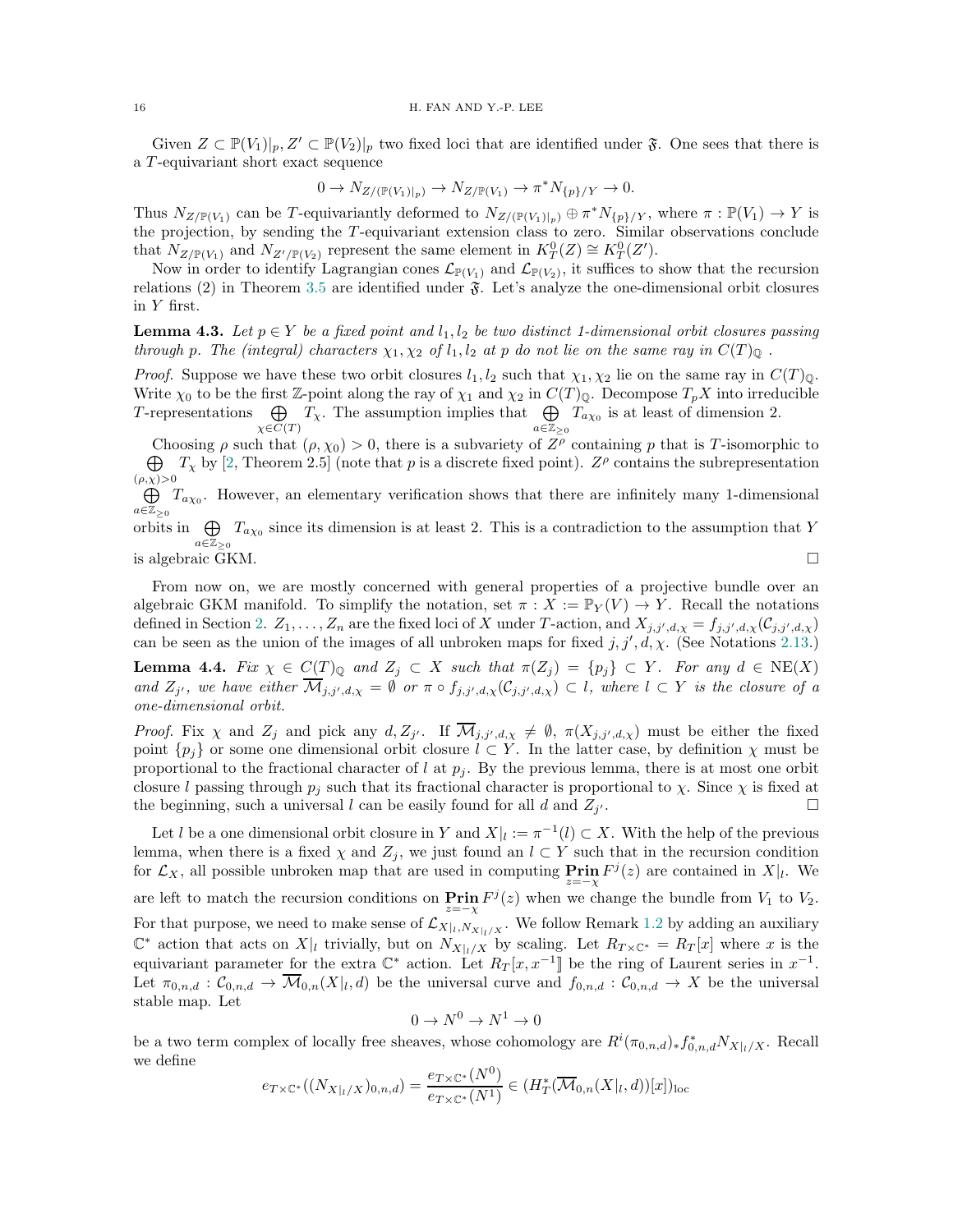where  $(H^*_T(\overline{\mathcal{M}}_{0,n}(X|_l,d))[x])_{loc}$  is the <u>loc</u>alization of  $H^*_T(\overline{\mathcal{M}}_{0,n}(X|_l,d))[x]$  by inverting all monic polynomials in x. Embedding it into  $H^*_T(\overline{\mathcal{M}}_{0,n}(X|_l,d) \otimes_{R_T} R_T[x,x^{-1}]$  as a subspace renders  $\mathcal{L}_{X|_l,N_{X|_l/X}}$ well defined under the extra  $\mathbb{C}^*$  action. We will prove, in Proposition [4.6,](#page-16-0) that the  $x = 0$  limit exists in the sense of Remark [1.2.](#page-2-2)

Since  $N_{X|_l/X} = \pi^* N_{l/Y}$ , we first analyze the T action on  $N_{l/Y}$ .

**Lemma 4.5.** There is a splitting  $T = T' \times \mathbb{C}^*$  such that  $T'$  acts on l trivially. Furthermore, there is no nontrivial T'-fixed subsheaf in  $N_{l/Y}$ .

*Proof.* As we have seen in Corollary [2.4,](#page-5-1) the one dimension orbit is isomorphic to  $\mathbb{C}^*$ . Picking any point on it, we have an induced group homomorphism  $T \to \mathbb{C}^*$ . Let K be its kernel.  $Hom(-,\mathbb{C}^*)$ is an exact functor among abelian groups because  $\mathbb{C}^*$  is injective.  $Hom(K, \mathbb{C}^*)$  decomposes into the product of a free abelian group and a torsion one. Therefore K decomposes into  $K' \times K''$  where  $K' \cong (\mathbb{C}^*)^{m-1}$  and  $K''$  is a finitely generated torsion abelian group.  $K'$  is naturally embedded in K. Using  $K'$  instead of  $K$ , we have a short exact sequence

<span id="page-16-1"></span>
$$
0 \to K' \to T \to \mathbb{C}^* \to 0.
$$

Since K' fixes points in l, there is an induced action of the  $\mathbb{C}^*$  on l. Now with K' being a sub-torus, T splits into  $K' \times \mathbb{C}^*$  due to injectivity of K'. We have shown the first statement with  $T' = K'$ .

We now proceed to the second statement. First observe that  $N_{l/Y}$  can be decomposed into T'eigensheaves:

$$
N_{l/Y} = \bigoplus_{\chi \in C(T')} N_{\chi}
$$

such that ach component is locally free. It therefore suffices to think about  $N_{l/Y}|_{\{p\}}$  where p is a fixed point on l. Similar to Lemma [4.3,](#page-15-0) decompose  $T_pY$  into irreducible T-representations  $\bigoplus T_\chi$ .  $\chi \in C(T)$ 

The tangent direction along l corresponds to one of the factor  $T_{\chi_0}$  for some  $\chi_0 \in C(T)$ . This  $\chi_0$  is proportional to the character corresponding to  $T \to \mathbb{C}$  from the above short exact sequence. Notice that  $N_{l/Y}|_{\{p\}}$  is T-isomorphic to  $T_pY/T_{\chi_0}$ . Since Y has isolated fixed point and 1-dimensional orbits,  $T_0 = 0, T_{\chi_0}$  is 1-dimensional. Hence there is no fixed subspace in  $T_p Y/T_{\chi_0}$ . — Процессиональные просто производительные производительные производительные производительные производительн<br>В соответствии и производительные производительные производительные производительные производительные производ

We are left to analyze  $e_{T\times\mathbb{C}^*}((N_{X|_l/X})_{0,n,d})^{-1}$ . Let  $R_{T\times\mathbb{C}^*}=R_T[x]$  and  $R_T[x,x^{-1}]$  be the ring of Laurent series in  $x^{-1}$ .

By definition,  $e_{T\times \mathbb{C}^*}((N_{X|_l/X})_{0,n,d})^{-1} \in (H^*_T(\overline{\mathcal{M}}_{0,n}(X|_l,d))[x])_{loc}.$ 

<span id="page-16-0"></span>Proposition 4.6.

$$
e_{T\times\mathbb{C}^*}((N_{X|_l/X})_{0,n,d})^{-1}\in(H_T^*(\overline{\mathcal{M}}_{0,n}(X|_l,d))[x])_{loc}
$$

has  $x = 0$  limit in  $H^*_T(\overline{\mathcal{M}}_{0,n}(X|_l,d)) \otimes_{R_T} S_T$  in the sense of Remark [1.2.](#page-2-2)

Since we are working on the invariant subvariety  $X|_l$ , in the rest of this proof, we replace the whole variety X by  $X|_{l}$ , and still use  $\mathcal{M}_{\vec{\Gamma}}, \mathcal{M}_{j,j',d,\chi}$ , etc for the corresponding notions in  $X|_{l}$ .

Let  $\pi_{\vec{\Gamma}}: \mathcal{C}_{\vec{\Gamma}} \to \mathcal{M}_{\vec{\Gamma}}$  be the universal family over  $\mathcal{M}_{\vec{\Gamma}}$  and  $f_{\vec{\Gamma}}: \mathcal{C}_{\vec{\Gamma}} \to X_l$  be the universal stable map.

**Lemma 4.7.**  $R^i(\pi_{\vec{\Gamma}})_* f^*_{\vec{\Gamma}}(N_{X|_l/X})$  are locally free for  $i = 0, 1$ .

*Proof.* This amounts to saying that, given an invariant stable map  $f : C \to X_l$  with n markings assigned with a decorated graph  $\vec{\Gamma}$ , the dimensions of  $H^{i}(C, f^{*}N_{X|_{l}/X})$  for  $i = 0, 1$  only depend on the graph  $\vec{\Gamma}$  (i.e., when the stable map varies in  $\overline{\mathcal{M}}_{\vec{\Gamma}}$ , these dimensions are constant).

Let v be a vertex in  $\vec{\Gamma}$ . Suppose v corresponds to a sub-curve  $C_v$ . Under the projection  $\pi: X|_l \to l$ ,  $C_v$  has to map to a point. Therefore  $N_{X|_l/X}|_{C_v}$  is a trivial sheaf and the dimension of  $H^0(C, f^*N_{X|_l/X})$ is the rank of  $N_{X|_l/X}$ . There is no  $H^1$  since we are working on genus-0 curves. If v corresponds to a point in C, the dimension of  $H^0$  is also the rank of  $N_{X|_l/X}$ .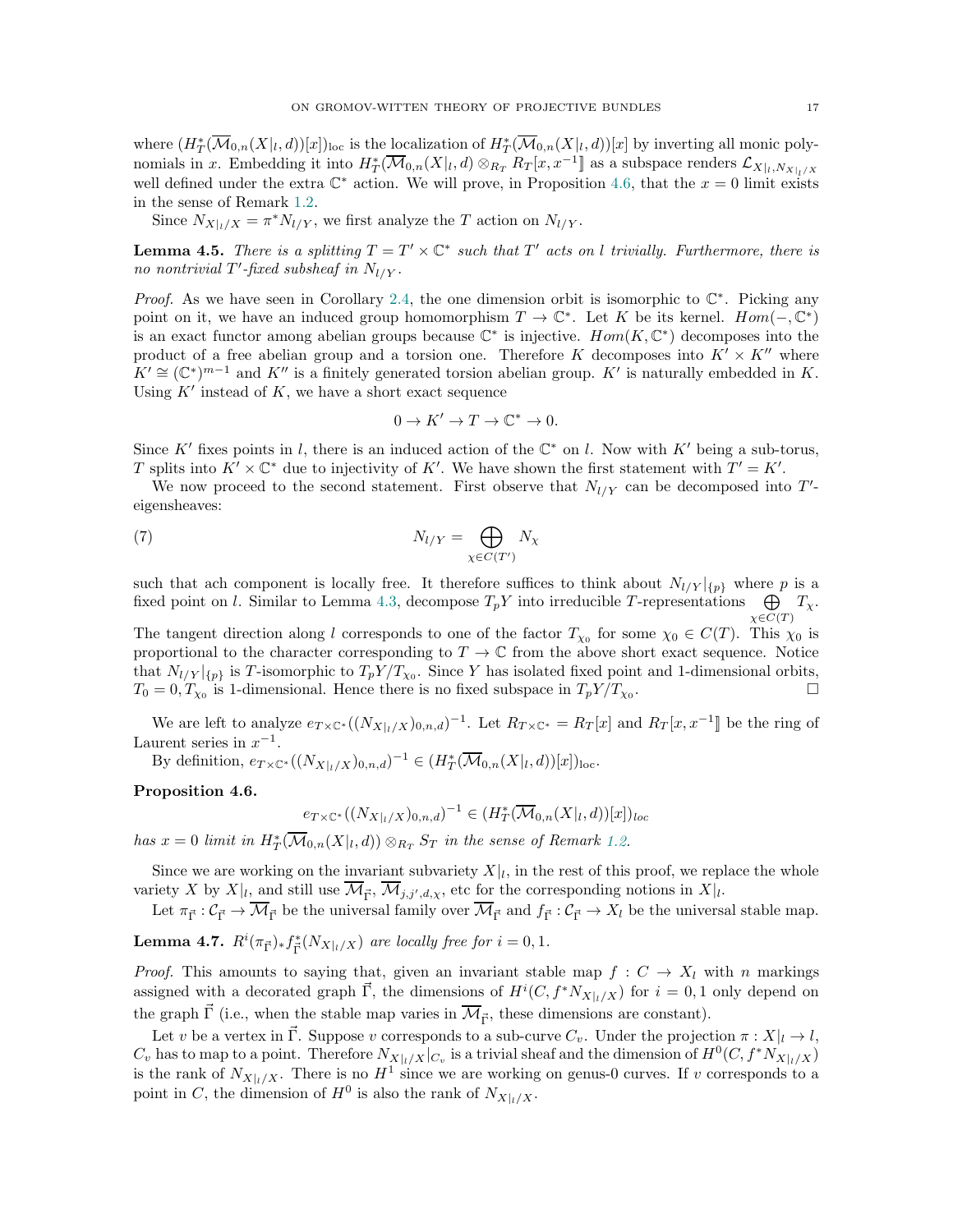Let e be an edge in  $\vec{\Gamma}$  and  $C_e$  be the sub-curve corresponding to e. There are two possibilities of the image of  $f(C_e)$  under the projection  $\pi : X|_l \to l$ . Recall  $d_e \in \text{NE}(X|_l)$  is the curve class corresponding to  $f(C_e)$ .

- (1) If  $\pi_* d_e = 0$ ,  $\pi \circ f(C_e)$  is a point. And the same thing as the vertex case happens.
- (2) If  $\pi_* d_e \neq 0$ ,  $\pi \circ f(C_e)$  is l. Recall  $C_e$  is a chain of  $\mathbb{P}^1$ . Let  $C_1, \ldots, C_k$  be the irreducible components of  $C_e$ . In this case, there is only one component  $C_i$  such that  $\pi \circ f(C_i) = l$  (otherwise the fractional characters on the components violate  $C_e$  being an unbroken map ). Suppose  $\pi_* d_e = k[l]$ . Then  $\pi \circ f : C \to l$  is a degree k cover between  $\mathbb{P}^1$ 's. Thus  $H^i(C_i, f^*N_{X|_l/X}) =$  $H^{i}(C_i, f^* \pi^* N_{l/Y})$  depends only on k and the bundle  $N_{l/Y}$  over l. Other components than  $C_i$ are mapped to points under  $\pi \circ f$  and won't contribute extra dimensions to  $H^{i}(C, f^{*}N_{X|_{l}/X}).$

The dimensions of  $H^{i}(C, f^*N_{X|_{l}/X})$  can then be calculated by passing to the normalization of C. To sum it up,  $\dim(H^{i}(C, f^*N_{X|_{l}/X}))$  depends only on the decorated graph  $\vec{\Gamma}$  assigned to the stable map  $f: C \to X_l$  and the normal bundle  $N_{l/Y}$  on l. This implies the lemma we are proving.

As a result, we have

$$
e_{T \times \mathbb{C}^*}((N_{X|_l/X})_{0,n,d})^{-1} \big|_{\overline{\mathcal{M}}_{\overline{\Gamma}}} = \frac{e_{T \times \mathbb{C}^*}(R^1(\pi_{\overline{\Gamma}})_* f^*_{\overline{\Gamma}}(N_{X|_l/X}))}{e_{T \times \mathbb{C}^*}(R^0(\pi_{\overline{\Gamma}})_* f^*_{\overline{\Gamma}}(N_{X|_l/X}))}
$$

We are left to prove this quotient has  $x = 0$  limit.

<span id="page-17-0"></span>**Lemma 4.8.**  $e_T(R^i(\pi_{\vec{\Gamma}})_*f_{\vec{\Gamma}}^*(N_{X|_l/X}))$  are invertible elements in  $H^*(\overline{\mathcal{M}}_{\vec{\Gamma}}) \otimes_{\mathbb{C}} S_T$  (notice that we are without the  $\mathbb{C}^*$  action).

Proof. Notice we have

$$
H^*_T(\overline{\mathcal{M}}_{\vec{\Gamma}}) \otimes_{R_T} \otimes R_T = R_T \otimes_{\mathbb{C}} H^*(\overline{\mathcal{M}}_{\vec{\Gamma}}).
$$

One can decompose

$$
e_T(R^i(\pi_{\vec{\Gamma}})_*f^*_{\vec{\Gamma}}(N_{X|_l/X})) = \sigma_0 \otimes 1 + \sum_{j\geq 1} \sigma_j \otimes \tau_j \in R_T \otimes_{\mathbb{C}} H^*(\overline{\mathcal{M}}_{\vec{\Gamma}})
$$

where  $\sigma_j \in R_T$  and  $\tau_j \in H^{>0}(\overline{\mathcal{M}}_{\vec{\Gamma}})$ . If we can prove  $\sigma_0 \neq 0$ , the expression above is invertible after tensoring  $S_T$ . In order to do this, we show that  $R^i(\pi_{\vec{p}})_* f^*_{\vec{p}}(N_{X|_l/X})$  do not have non-trivial fixed subsheaves. It suffices to prove it fiberwise, and can be reduced to the following.

**Claim 1.** For any proper irreducible invariant curve  $C \subset X|_l$ ,  $H^i(C, N_{X|_l/X})$  does not have any nontrivial fixed subspace for  $i = 0, 1$ .

*Proof.* It is because of the splitting in equation [\(7\)](#page-16-1) and the fact that  $N_{X|_l/X} = \pi^* N_{l/Y}$ , and there are two cases.

- (1) If  $\pi(C) = l$ , since  $\pi$  is equivariant, T' acts on C trivially.  $N_{X|_l/X}|_C$  splits into eigensheaves where  $T'$  acts by scaling. Since  $N_0 = 0$ , the claim follows.
- (2) If  $\pi(C)$  is a fixed point, although T' might act on C non-trivially, the underlying vector bundle  $N_{X|_l/X}\Big|_C$  is trivial since it is a pull-back from a point. Only  $H^0(C, N_{X|_l/X})$  can be nonzero, and it consists of constant sections.  $T'$  acts on it without trivial sub-representation again due to  $N_0 = 0$ .

 $\Box$ 

As a result,  $\sigma_0 \neq 0$ .  $e_T (R^i(\pi_{\vec{\Gamma}})_* f^*_{\vec{\Gamma}}(N_{X|_l/X}))$  are invertible because  $H^*(\overline{\mathcal{M}}_{\vec{\Gamma}})$  is finite dimensional.  $\Box$ 

*Proof.* (of Proposition [4.6\)](#page-16-0) Now that Lemma [4.8](#page-17-0) is proven, the  $x = 0$  limit for  $e_{T \times \mathbb{C}^*}((N_{X|_I/X})_{0,n,d})$  can be readily constructed via localization formula. The limit is invertible because each piece  $e_T(R^i(\pi_{\vec{\Gamma}})_*f_{\vec{\Gamma}}^*(N_{X|_l/X}))$ on each connected component of  $\overline{\mathcal{M}}_{\vec{\Gamma}}$  is invertible.

Finally, we use the following fact.